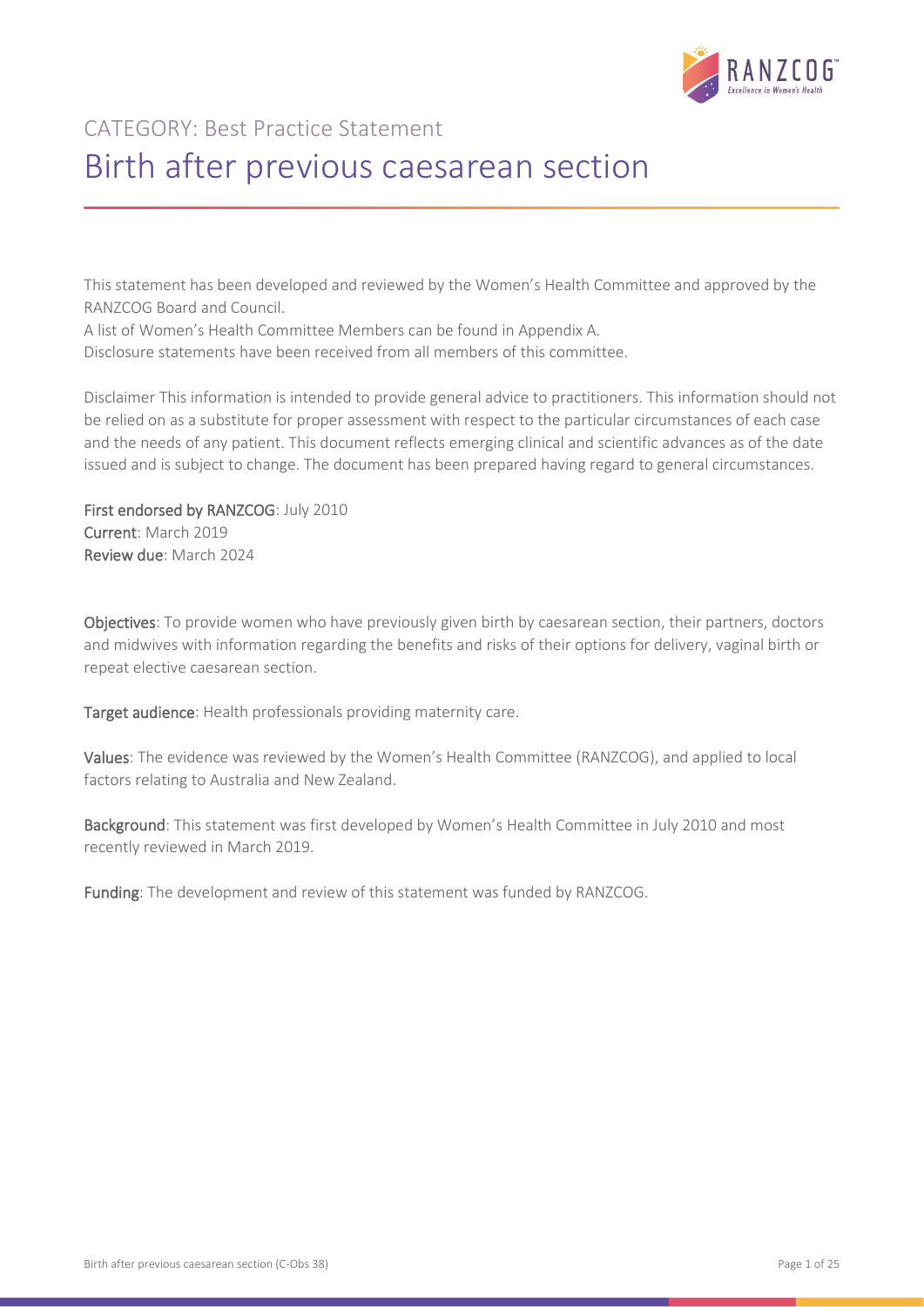

# Contents

| 1. |  |                                                                                                                 |  |  |  |
|----|--|-----------------------------------------------------------------------------------------------------------------|--|--|--|
| 2. |  |                                                                                                                 |  |  |  |
| 3. |  |                                                                                                                 |  |  |  |
| 4. |  |                                                                                                                 |  |  |  |
| 5. |  |                                                                                                                 |  |  |  |
|    |  | 5.1                                                                                                             |  |  |  |
|    |  | 5.2                                                                                                             |  |  |  |
|    |  |                                                                                                                 |  |  |  |
|    |  | 5.3                                                                                                             |  |  |  |
|    |  | 5.4                                                                                                             |  |  |  |
|    |  | 5.5                                                                                                             |  |  |  |
|    |  | 5.6                                                                                                             |  |  |  |
|    |  | 5.7                                                                                                             |  |  |  |
|    |  | 5.8                                                                                                             |  |  |  |
|    |  | 5.9                                                                                                             |  |  |  |
|    |  | 5.10                                                                                                            |  |  |  |
| 6. |  |                                                                                                                 |  |  |  |
|    |  | 6.1                                                                                                             |  |  |  |
|    |  | 6.2                                                                                                             |  |  |  |
|    |  | 6.3                                                                                                             |  |  |  |
| 7. |  |                                                                                                                 |  |  |  |
|    |  |                                                                                                                 |  |  |  |
|    |  |                                                                                                                 |  |  |  |
|    |  |                                                                                                                 |  |  |  |
|    |  |                                                                                                                 |  |  |  |
|    |  |                                                                                                                 |  |  |  |
|    |  | Appendix B Outcomes of VBAC comparing patients with one previous caesarean section with those multiple previous |  |  |  |
|    |  |                                                                                                                 |  |  |  |
|    |  |                                                                                                                 |  |  |  |
|    |  |                                                                                                                 |  |  |  |
|    |  |                                                                                                                 |  |  |  |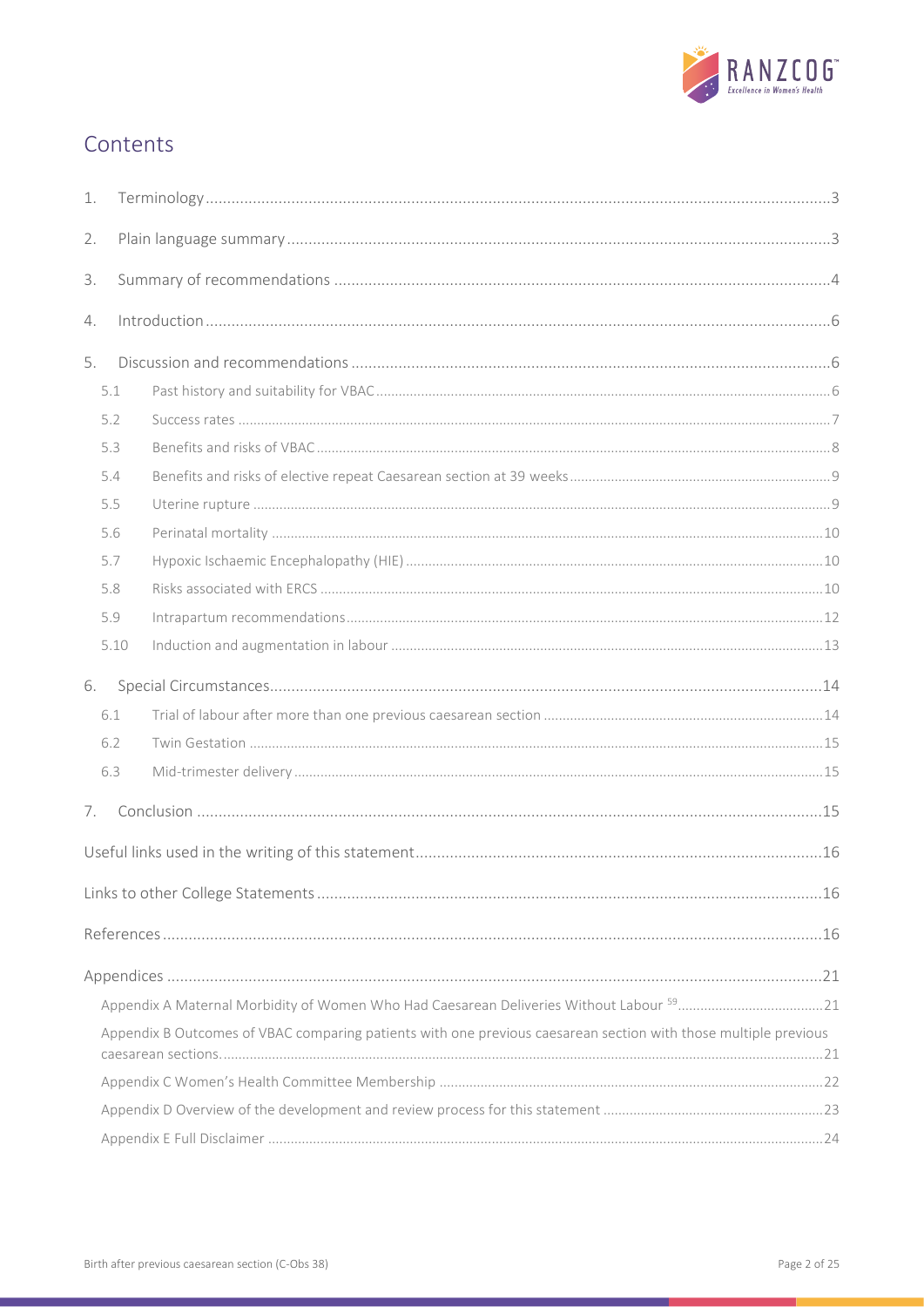

# <span id="page-2-0"></span>1. Terminology

- VBAC: Successful vaginal birth following labour in a woman who has had a prior Caesarean section delivery.
- PLANNED VBAC: Planned labour with a view to safe vaginal birth in a woman who has had a prior Caesarean section delivery. Also referred to by some authors as Trial of Labour (TOL) or Trial of Labour after Caesarean (TOLAC) or Next Birth after Caesarean (NBAC).
- ERCS: Elective repeat Caesarean section. Planned Caesarean section in a woman who has had one or more previous Caesarean sections.
- **PERINATAL MORTALITY:** The combined number of still births (antepartum and intrapartum) and neonatal deaths (death of a live infant from birth to the age of 28 days).
- HYPOXIC ISCHAEMIC ENCEPHALOPATHY (HIE): Neurological changes caused by lack of sufficiently oxygenated blood perfusing brain tissue resulting in compromised neurological function manifesting during the first few days after birth. HIE may be associated with multiple organs damaged by similar perfusion injuries.
- NEONATAL RESPIRATORY MORBIDITY: The combined rate of transient tachypnoea of the newborn (TTN) and respiratory distress syndrome (RDS).
- UTERINE RUPTURE: A disruption of the uterine muscle extending to and involving the uterine serosa or disruption of the uterine muscle with extension into bladder or broad ligament.
- **UTERINE SCAR DEHISCENCE:** A disruption of the uterine muscle with intact uterine serosa.
- PLACENTA ACCRETA: Densely adherent placenta due to abnormally deep invasion of the placenta into the uterine muscle and sometimes growing through the full thickness of the uterine wall to the outside of the uterus.
- **ELUSCS:** Lower Uterine Segment Caesarean Section.
- **RCOG:** Royal College of Obstetricians and Gynaecologists.
- ACOG: American Congress of Obstetricians and Gynaecologists.
- **SOGC:** Society of Obstetricians and Gynaecologists of Canada.

# <span id="page-2-1"></span>2. Plain language summary

Many women will need to decide on the mode of birth for subsequent pregnancies after a caesarean section. Each option – either labour with a view to safe vaginal birth, or planned Caesarean section - has both potential risks and benefits. Each individual woman's preferences and risk profiles will be different. Involvement of the woman and her family in this decision making is strongly supported. Those who provide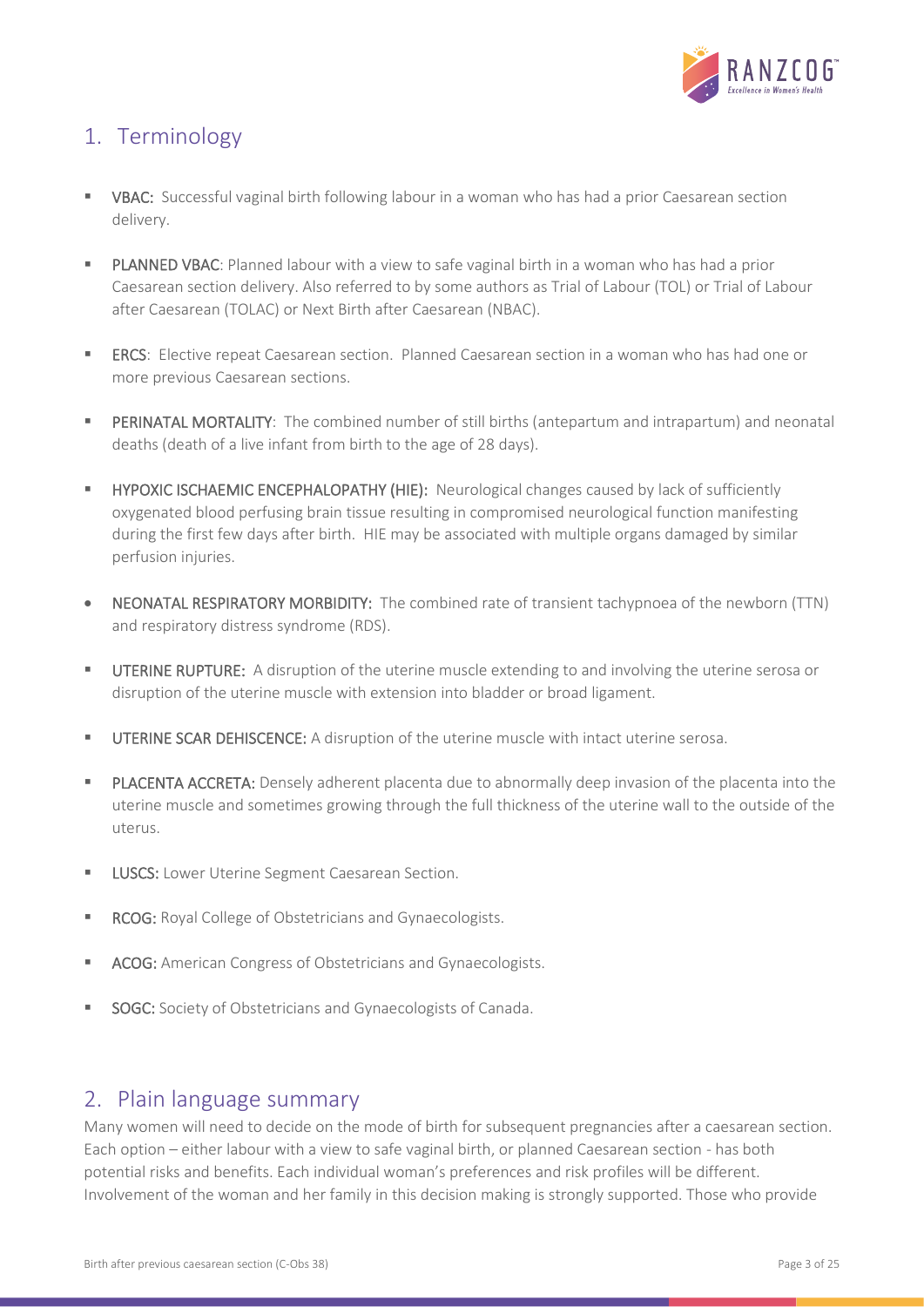

maternity care - doctors and midwives - need to provide women and their partners with accurate and relevant information.

It can be challenging to explain and understand the risk of complications which occur rarely, but with very serious consequences when they happen. Attempting vaginal birth after a previous Caesarean section carries the additional risk for mother and baby of uterine scar rupture, an event that occurs approximately five to seven times in every 1000 attempts. If this does occur, there is approximately a one in seven chance of serious adverse outcome (death or brain injury) for the baby. When repeat elective Caesarean section is chosen there are the risks associated with major surgery, and a commitment to future Caesarean delivery is likely. As the number of her previous Caesarean section deliveries increases, so does the risk of rare but serious complications. The benefits and risks of each birth option and the factors affecting the chances of success for planned VBAC are discussed in this statement.

An agreed plan of management for birth should be made during a woman's pregnancy and be documented in the medical record. Women who choose to labour with a view to the safest possible vaginal delivery should be managed in an obstetric unit with trained staff and the appropriate equipment to monitor the mother's and fetus' wellbeing continuously throughout the labour, and has the facility to proceed to urgent Caesarean section if required. Epidural analgesia may be used.

Some special circumstances such as women who have had more than one caesarean section, twin pregnancy and induction of labour in mid trimester are discussed.

Further information regarding birth after previous caesarean section can be found at: <https://www.ranzcog.edu.au/Womens-Health/Patient-Information-Guides/Patient-Information-Pamphlets>

# <span id="page-3-0"></span>3. Summary of recommendations

| Recommendation1                                                                                                                                                                                                                                                                                                                    | Grade                             |
|------------------------------------------------------------------------------------------------------------------------------------------------------------------------------------------------------------------------------------------------------------------------------------------------------------------------------------|-----------------------------------|
| Early in the postnatal period following a primary Caesarean delivery,<br>women should be offered the opportunity to be debriefed and to discuss<br>their birth experience, as well as their potential suitability for planned<br>VBAC in future pregnancies.                                                                       | Consensus-based<br>recommendation |
| <b>Recommendation 2</b>                                                                                                                                                                                                                                                                                                            | Grade                             |
| Women with a prior history of an uncomplicated lower segment Caesarean<br>section, in an otherwise uncomplicated pregnancy, should be given the<br>opportunity to discuss the birth options of planned VBAC or elective<br>Caesarean section early in the course of their antenatal care.                                          | Consensus-based<br>recommendation |
| <b>Recommendation 3</b>                                                                                                                                                                                                                                                                                                            | Grade                             |
| The risks and benefits of the birth options, considered in conjunction with<br>an individual woman's chances of success for VBAC, should be discussed<br>with the patient and documented in the medical record. The provision of a<br>patient information leaflet or other similar resource at the consultation is<br>recommended. | Consensus-based<br>recommendation |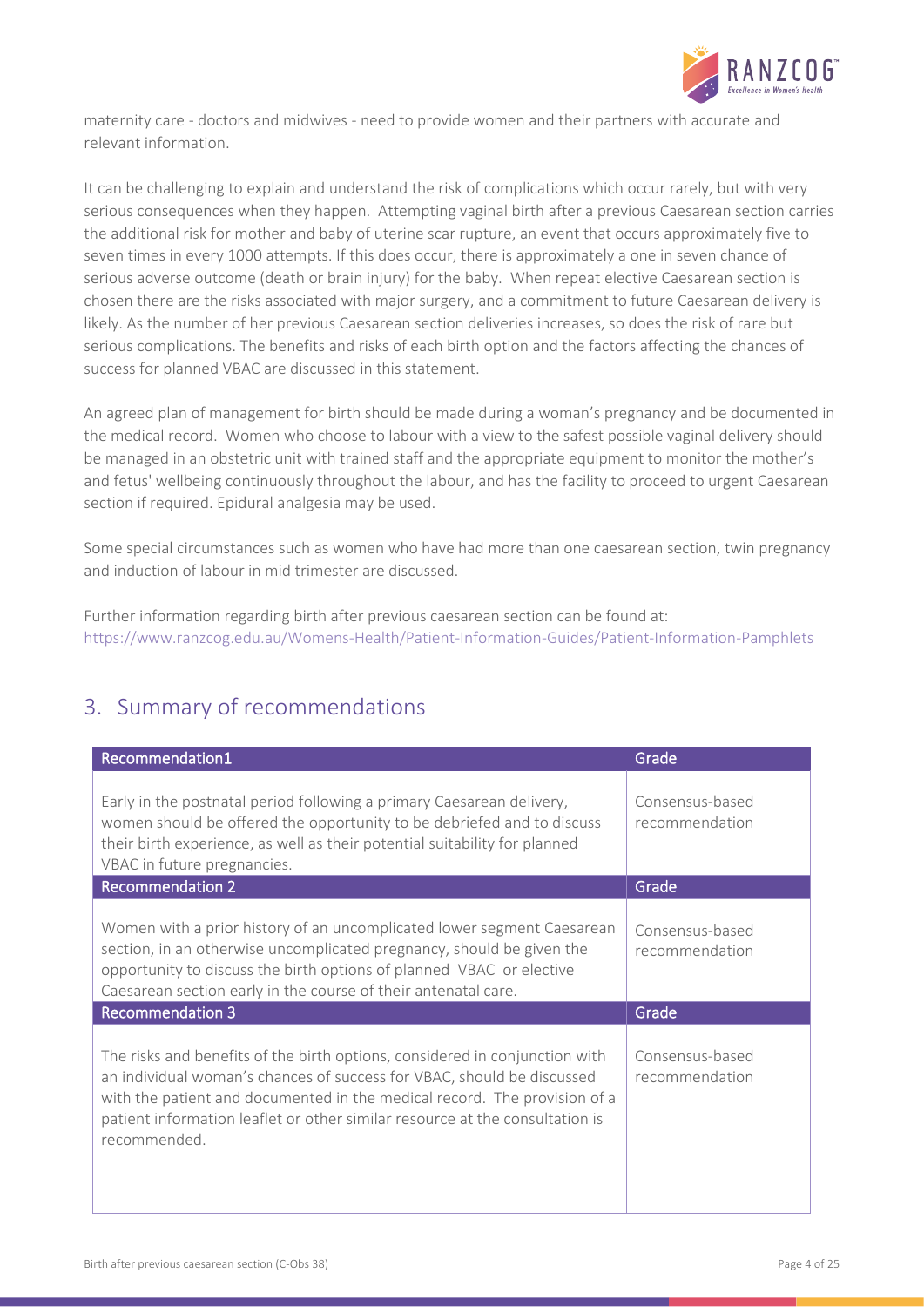|  | <b>RANZCOG</b> |  |  |  |
|--|----------------|--|--|--|
|  |                |  |  |  |

| <b>Recommendation 4</b>                                                                                                                            | Grade                    |
|----------------------------------------------------------------------------------------------------------------------------------------------------|--------------------------|
| Respect should be given to the woman's right to be involved in the                                                                                 | Consensus-based          |
| decision making regarding mode of birth, considering her wishes, her                                                                               | recommendation           |
| perception of the risks and her plans for future pregnancies.                                                                                      |                          |
| <b>Recommendation 5</b>                                                                                                                            | Grade                    |
| Attempts should be made, where possible, to check the operative record                                                                             | Consensus-based          |
| of the previous Caesarean section, its indication and post-operative course.                                                                       | recommendation           |
| <b>Recommendation 6</b>                                                                                                                            | Grade                    |
| Women considering options for birth after a previous Caesarean section                                                                             | Consensus-based          |
| should be informed that ERCS may increase the risk of serious                                                                                      | recommendation           |
| complications in future pregnancies.                                                                                                               |                          |
| <b>Recommendation 7</b>                                                                                                                            | Grade                    |
| A final decision regarding mode of birth should be agreed between the                                                                              | Consensus-based          |
| woman and her obstetrician (and midwife where appropriate) before the                                                                              | recommendation           |
| expected/planned delivery date (ideally by 36 weeks gestation). A plan in                                                                          |                          |
| the event of labour starting prior to the scheduled date should be agreed                                                                          |                          |
| and documented.                                                                                                                                    |                          |
| <b>Recommendation 8</b>                                                                                                                            | Grade                    |
| Women should be advised that a planned VBAC should be conducted in a                                                                               | Consensus-based          |
| suitably staffed and equipped delivery suite, with continuous intrapartum                                                                          | recommendation           |
| care and monitoring and with available resources for urgent Caesarean                                                                              |                          |
| section and neonatal resuscitation should complications such as scar                                                                               |                          |
| rupture occur.                                                                                                                                     |                          |
| <b>Recommendation 9</b>                                                                                                                            | Grade                    |
| Continuous intrapartum care is required to monitor progress and to enable                                                                          | Consensus-based          |
| prompt identification and management of uterine scar rupture.                                                                                      | recommendation           |
| Recommendation 10<br>Women should be advised to have continuous electronic fetal monitoring                                                        | Grade<br>Consensus-based |
| following the onset of uterine contractions and for the duration of the                                                                            | recommendation           |
| planned VBAC.                                                                                                                                      |                          |
| <b>Recommendation 11</b>                                                                                                                           | Grade                    |
| Epidural anaesthesia is not contraindicated in a planned VBAC.                                                                                     | Consensus-based          |
|                                                                                                                                                    | recommendation           |
| <b>Recommendation 12</b>                                                                                                                           | Grade                    |
| Early diagnosis of the serious complication of uterine scar rupture followed                                                                       | Consensus-based          |
| by expeditious laparotomy and resuscitation is essential to reduce the                                                                             | recommendation           |
| associated morbidity and mortality for mother and infant.                                                                                          |                          |
| Recommendation 13                                                                                                                                  | Grade                    |
| IOL increases the risk of uterine rupture when compared to spontaneous                                                                             | Consensus-based          |
| labour or repeat CS, therefore, the risks and benefits of IOL should be                                                                            | recommendation           |
| considered by the clinician and discussed with the patient.<br><b>Recommendation 14</b>                                                            |                          |
|                                                                                                                                                    | Grade<br>Consensus-based |
| Prostaglandins increase the risk of uterine rupture when compared to<br>other methods of induction of labour, therefore, the risks and benefits of | recommendation           |
| prostaglandins should be considered by the clinician and discussed with                                                                            |                          |
| the patient.                                                                                                                                       |                          |
| <b>Recommendation 15</b>                                                                                                                           | Grade                    |
| Augmentation for lack of progress in labour with oxytocin in a planned                                                                             | Consensus-based          |
| VBAC should involve discussion with an obstetrician and the risks and                                                                              | recommendation           |
| benefits discussed with the patient then documented in the clinical record.                                                                        |                          |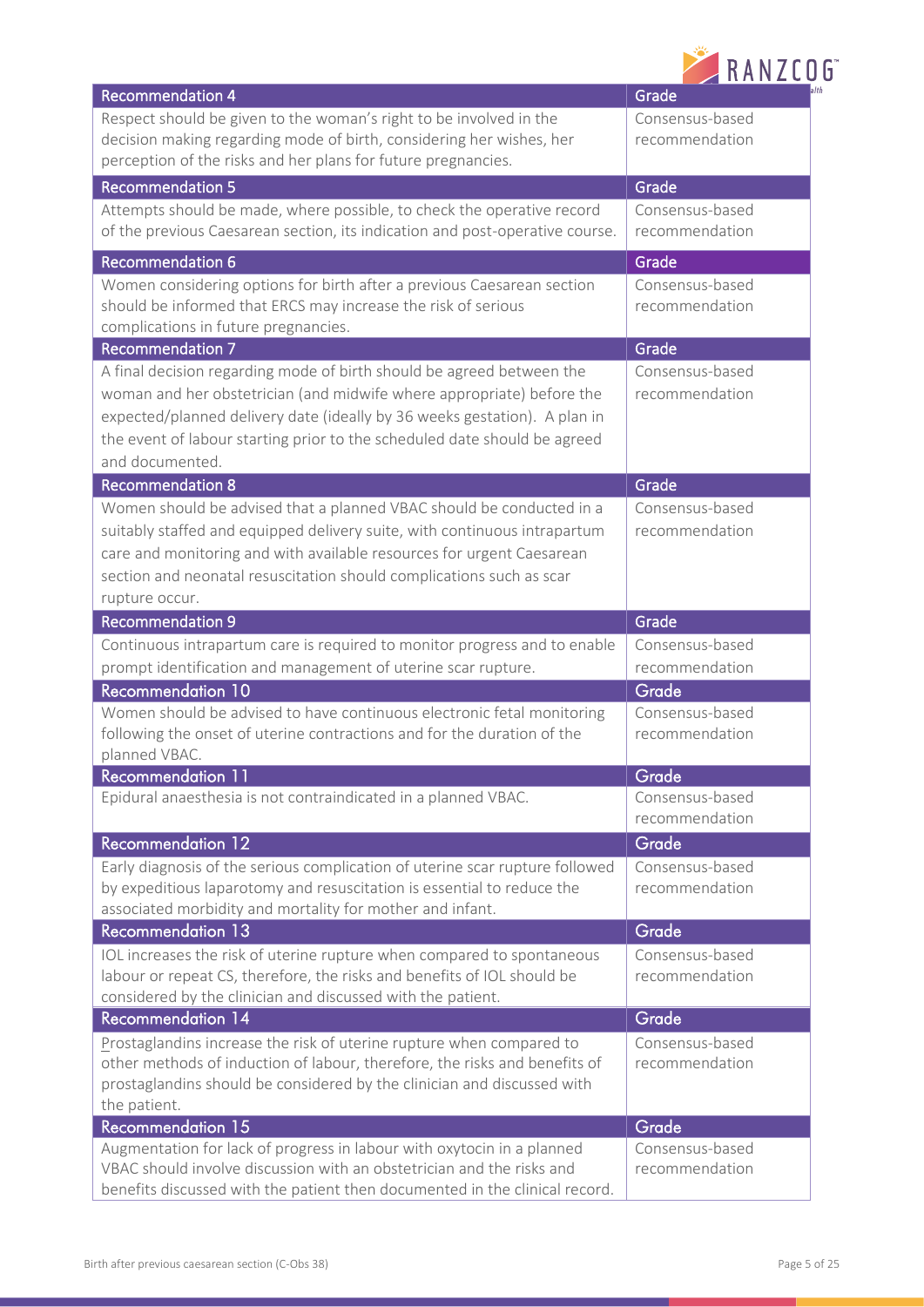

### Recommendation 16 Grade Recommendation 16 Mode of birth after caesarean section should be subject to multidisciplinary clinical audit, including assessment of the number of women opting for planned VBAC versus ERCS as well as the number achieving VBAC. Quality of adherence to agreed protocols should form part of the clinical audit.

Consensus-based recommendation

# <span id="page-5-0"></span>4. Introduction

In recent decades the Caesarean section rates have continued to rise; to 33% of births in Australia in 2015 and 25.5% of births in New Zealand in 2015.<sup>[1,](#page-15-3) [2](#page-15-4)</sup> As a consequence there are increasing numbers of women who need advice regarding options for birth in subsequent pregnancies. Each option, elective Caesarean section or labour with a view to vaginal birth, has its benefits and risks. Patient differences give rise to a variation of patient preference, risk spectrum and of success rates for vaginal birth. Patients and clinicians conjointly need to consider the options with a view to planning mode and place of birth for each mother who has had a previous Caesarean delivery. There are no large prospective randomised controlled trials assessing birth options.[3](#page-15-5) There are large numbers of reports which are mainly retrospective studies, predominantly originating in North America, the UK and Europe which provide some evidence of which to base decision making, but these are subject to variation both of population and management. There have been at least three Australian studies and two New Zealand studies reporting local outcomes.<sup>[4-8](#page-15-6)</sup>

# <span id="page-5-1"></span>5. Discussion and recommendations

## <span id="page-5-2"></span>5.1 Past history and suitability for VBAC

- 5.1.1 That a woman should be well informed regarding mode of birth after previous Caesarean section and have the right to have her wishes respected is strongly supported by RANZCOG and other similar professional bodies. [9-11](#page-16-0)
- 5.1.2 It is appropriate that the counselling process begins after the primary caesarean section, ideally before discharge from hospital. Ideally, it should be conducted by the doctor who performed the caesarean section and, where appropriate, the midwife who cared for the patient during her labour. The reason for the caesarean section and any unexpected issues occurring before, during or after the surgery should be discussed, particularly any that would affect the woman's suitability for VBAC in future pregnancies. Advice which could increase the success and safety of planned VBAC, such as an inter-delivery (from birth to subsequent birth) interval of at least 18 months and weight reduction for overweight and obese patients should be provided. [12-16](#page-16-1) This debrief would also provide an opportunity to address any emotional needs, particularly for patients who found the experience traumatic. If a woman was not feeling ready for this discussion before discharge from hospital, a review early in the postnatal period would be worthwhile.

| Recommendation1                                                                                                                                                                                                                                              | Grade                             |
|--------------------------------------------------------------------------------------------------------------------------------------------------------------------------------------------------------------------------------------------------------------|-----------------------------------|
| Early in the postnatal period following a primary Caesarean delivery,<br>women should be offered the opportunity to be debriefed and to discuss<br>their birth experience, as well as their potential suitability for planned<br>VBAC in future pregnancies. | Consensus-based<br>recommendation |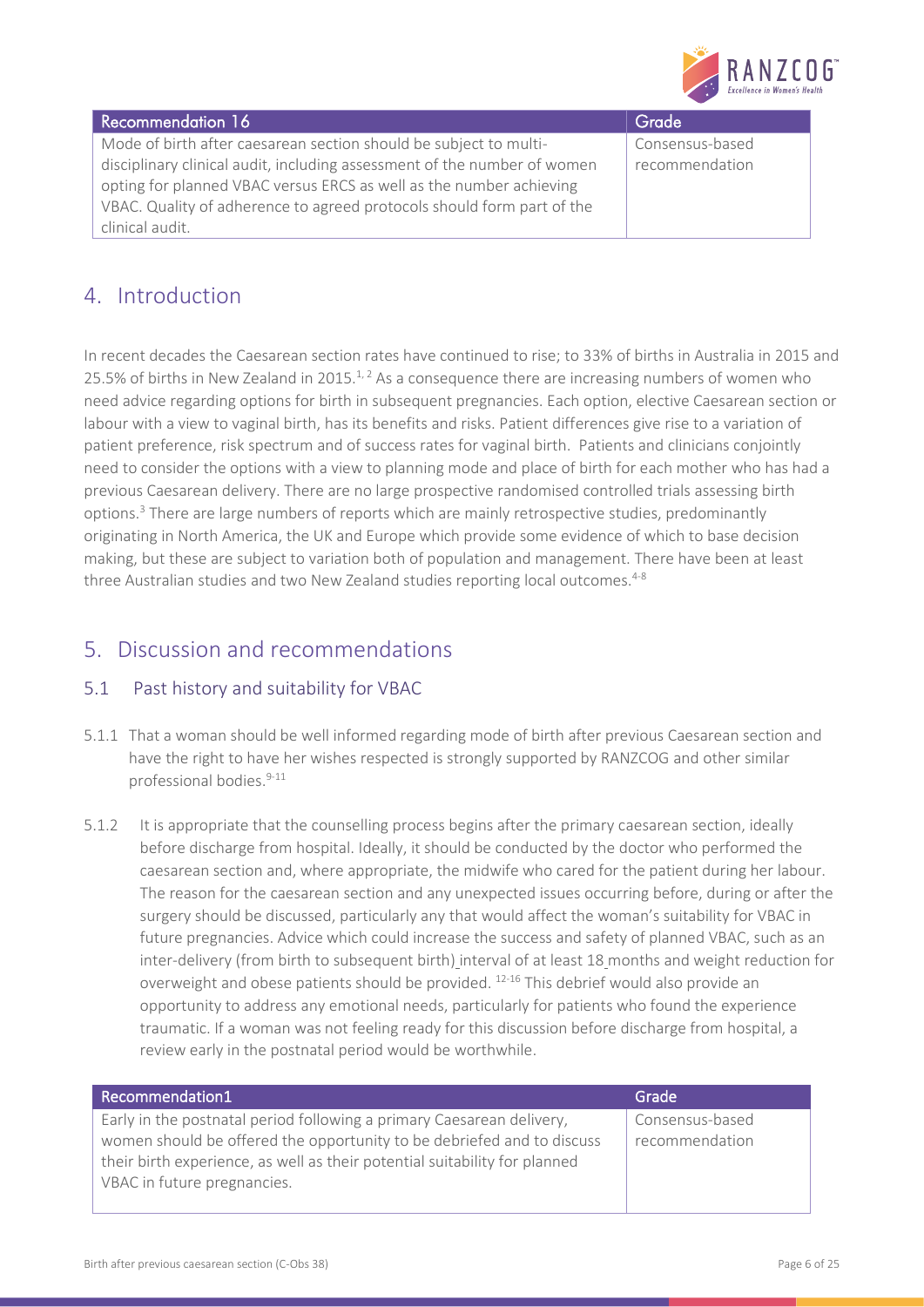

| <b>Recommendation 2</b>                                                                                                                                                                                                                                                                                                            | Grade                             |
|------------------------------------------------------------------------------------------------------------------------------------------------------------------------------------------------------------------------------------------------------------------------------------------------------------------------------------|-----------------------------------|
| Women with a prior history of an uncomplicated lower segment Caesarean<br>section, in an otherwise uncomplicated pregnancy, should be given the<br>opportunity to discuss the birth options of planned VBAC or elective<br>Caesarean section early in the course of their antenatal care.                                          | Consensus-based<br>recommendation |
| <b>Recommendation 3</b>                                                                                                                                                                                                                                                                                                            | Grade                             |
| The risks and benefits of the birth options, considered in conjunction with<br>an individual woman's chances of success for VBAC, should be discussed<br>with the patient and documented in the medical record. The provision of a<br>patient information leaflet or other similar resource at the consultation is<br>recommended. | Consensus-based<br>recommendation |

5.1.3 Studies of women who have faced the decision regarding mode of birth after previous caesarean delivery have reported that a significant number of women found the decision difficult – balancing their wishes against the interests of their child. [17](#page-16-2) The potential risks and benefits need to be discussed in the context of the woman's individual circumstances, including her personal motivation and preferences to achieve vaginal birth or ERCS, her attitudes to the risk of rare but serious adverse outcomes, her plans for future pregnancies and her chances of successful VBAC.

| <b>Recommendation 4</b>                                                                                                                                                                                                                                                                                                     | Grade                             |
|-----------------------------------------------------------------------------------------------------------------------------------------------------------------------------------------------------------------------------------------------------------------------------------------------------------------------------|-----------------------------------|
| Respect should be given to the woman's right to be involved in the<br>decision making regarding mode of birth, considering her wishes, her<br>perception of the risks and her plans for future pregnancies.                                                                                                                 | Consensus-based<br>recommendation |
| <b>Recommendation 5</b>                                                                                                                                                                                                                                                                                                     | Grade                             |
| Attempts should be made, where possible, to check the operative record<br>of the previous Caesarean section, its indication and post-operative course.                                                                                                                                                                      | Consensus-based<br>recommendation |
| <b>Recommendation 6</b>                                                                                                                                                                                                                                                                                                     | Grade                             |
| Women considering options for birth after a previous Caesarean section<br>should be informed that ERCS may increase the risk of serious<br>complications in future pregnancies.                                                                                                                                             | Consensus-based<br>recommendation |
| <b>Recommendation 7</b>                                                                                                                                                                                                                                                                                                     | Grade                             |
| A final decision regarding mode of birth should be agreed between the<br>woman and her obstetrician (and midwife where appropriate) before the<br>expected/planned delivery date (ideally by 36 weeks gestation). A plan in<br>the event of labour starting prior to the scheduled date should be agreed<br>and documented. | Consensus-based<br>recommendation |

## <span id="page-6-0"></span>5.2 Success rates

5.2.1 There has been a wide range of success rates (23 - 85%) reported for those achieving vaginal birth following a planned VBAC.<sup>[4,](#page-15-6) [6,](#page-15-7) [18-21](#page-16-3)</sup> Published studies of the outcomes for women attempting VBAC report a likelihood of success of between 60 and 80% .<sup>[10](#page-16-4)</sup> A study from Middlemore Hospital in New Zealand reported a 73% success rate, and one from 14 Australian hospitals reported a success rate of 43%.[6,](#page-15-7) [7](#page-16-5)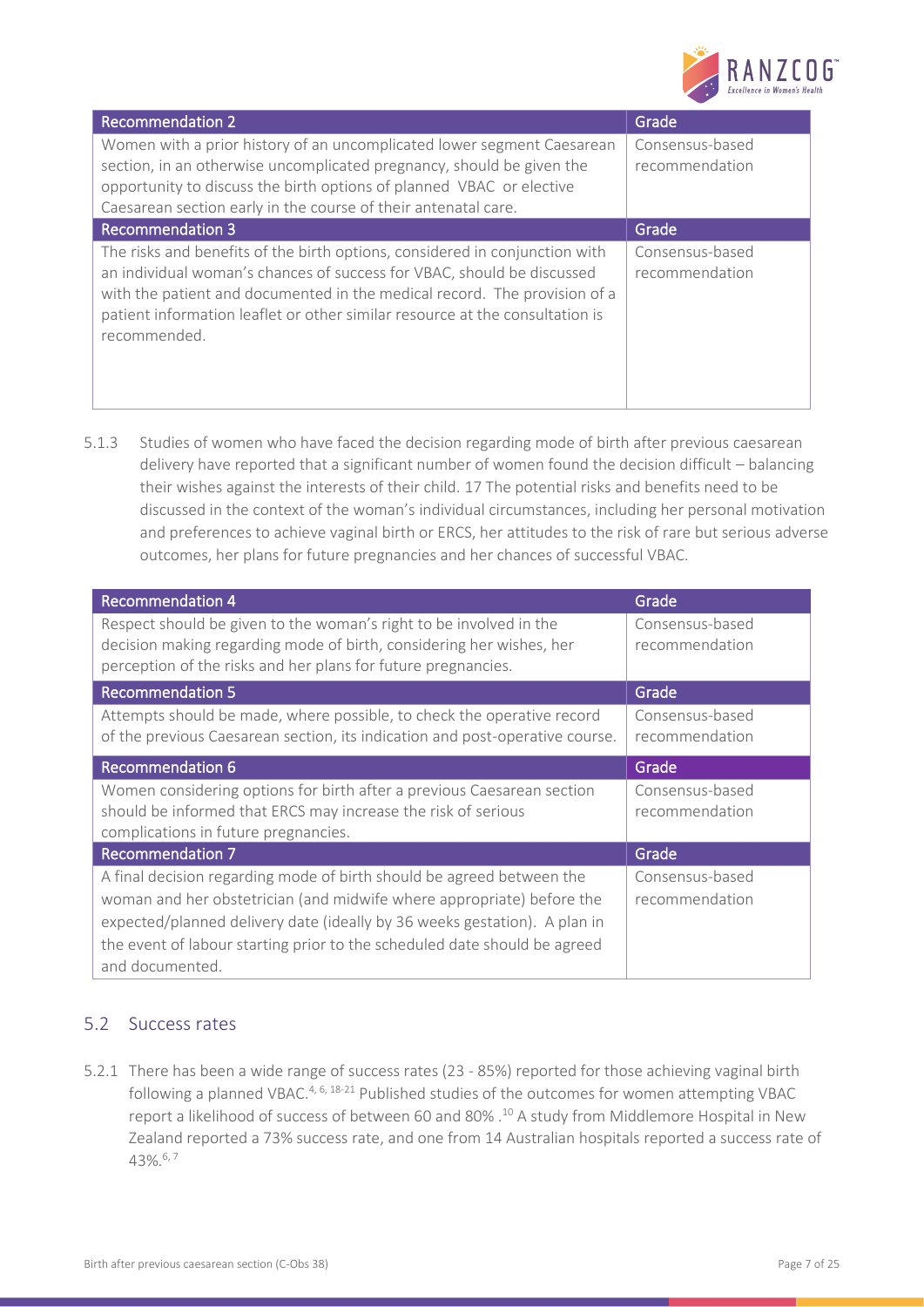

### 5.2.2 Factors affecting success

| <b>FAVOURING SUCCESS</b>                                                                                                                                                                | <b>REDUCING SUCCESS</b>                                                                                                                                                                                                                                                                                                                                                                                                                        |
|-----------------------------------------------------------------------------------------------------------------------------------------------------------------------------------------|------------------------------------------------------------------------------------------------------------------------------------------------------------------------------------------------------------------------------------------------------------------------------------------------------------------------------------------------------------------------------------------------------------------------------------------------|
| Previous safe vaginal birth.<br>۰<br>Previous successful VBAC.<br>٠<br>Spontaneous onset of labour.<br>$\bullet$<br>Uncomplicated pregnancy without<br>$\bullet$<br>other risk factors. | Previous Caesarean section for dystocia.<br>Induction of labour.<br>Coexisting fetal, placental or maternal<br>$\bullet$<br>conditions22<br>Maternal BMI greater than 30 Kg/m2.<br>$\bullet$<br>Fetal macrosomia of 4 kg or more.<br>Advanced maternal age.<br>Short stature.<br>More than one previous Caesarean section.<br>$\bullet$<br>Risk factors associated with an increased risk of<br>$\bullet$<br>uterine scar rupture (see below). |

- 5.2.3 Previous vaginal birth, especially successful VBAC, is the strongest predictor of success, with VBAC rates of 87-91% reported in that group.<sup>[7,](#page-16-5) [18,](#page-16-3) [19,](#page-16-6) [22](#page-16-7)</sup>
- 5.2.4 Induced labour, no previous vaginal birth, a BMI greater than 30 Kg/m<sup>2</sup>, and previous Caesarean section for dystocia are factors that all reduce the success rate; Landon reported if all four are present then the success rate was only 40%.<sup>[18](#page-16-3)</sup>
- 5.2.5 For the morbidly obese patient (BMI>40 Kg/m<sup>2</sup>) the chances of an unsuccessful VBAC and of uterine rupture are significantly increased. Hiddard, in a prospective observational study of 14,142 patients undergoing VBAC, reported unsuccessful trial of labour in 15.2% of those of normal weight (1344 women) compared to 39.3% for those with a BMI $\geq$ 40 Kg/m<sup>2</sup> (1,344 women) (p< 0.001), with the incidence of uterine rupture/dehiscence being 0.9% compared to 2.1% (p=0,03).<sup>[23](#page-16-8)</sup>
- 5.2.6 Other factors which have been reported to adversely affect success rates are gestational age beyond 41 weeks, fetal macrosomia, advanced maternal age, short stature, and fetal malpresentation.<sup>[18-21,](#page-16-3) [24](#page-16-9)</sup>

Clinicians may find the online NICHD MFMU calculator for predicting successful VBAC useful. This resource can be accessed at: <https://mfmunetwork.bsc.gwu.edu/PublicBSC/MFMU/VGBirthCalc/vagbirth.html>

This calculator estimates likelihood of VBAC success according to variables such as maternal age, BMI, and indication for previous Caesarean section, and is based on the equation published by NICHD MFM Units Network.[25](#page-16-10) While other factors may influence likelihood of success, clinicians may find this calculator useful when counselling patients regarding their individualised likelihood of success.

### <span id="page-7-0"></span>5.3 Benefits and risks of VBAC

| BENEFITS IF SUCCESSFUL VBAC          | <b>RISKS</b>                                   |
|--------------------------------------|------------------------------------------------|
| • Less maternal morbidity for index  | • Increased perinatal loss compared with ERCS  |
| pregnancy and future pregnancies.    | at 39 weeks(1.8 per 1000 pregnancies)          |
| • Avoidance of major surgery and     | • Stillbirth after 39 weeks gestation (due to  |
| multiple caesarean sections in       | longer gestation).                             |
| future pregnancies.                  | • Intrapartum death or neonatal death (related |
| • Earlier mobilisation and discharge | to scar rupture in labour).                    |
| from hospital.                       | HIE risk (0.7 per 1000).                       |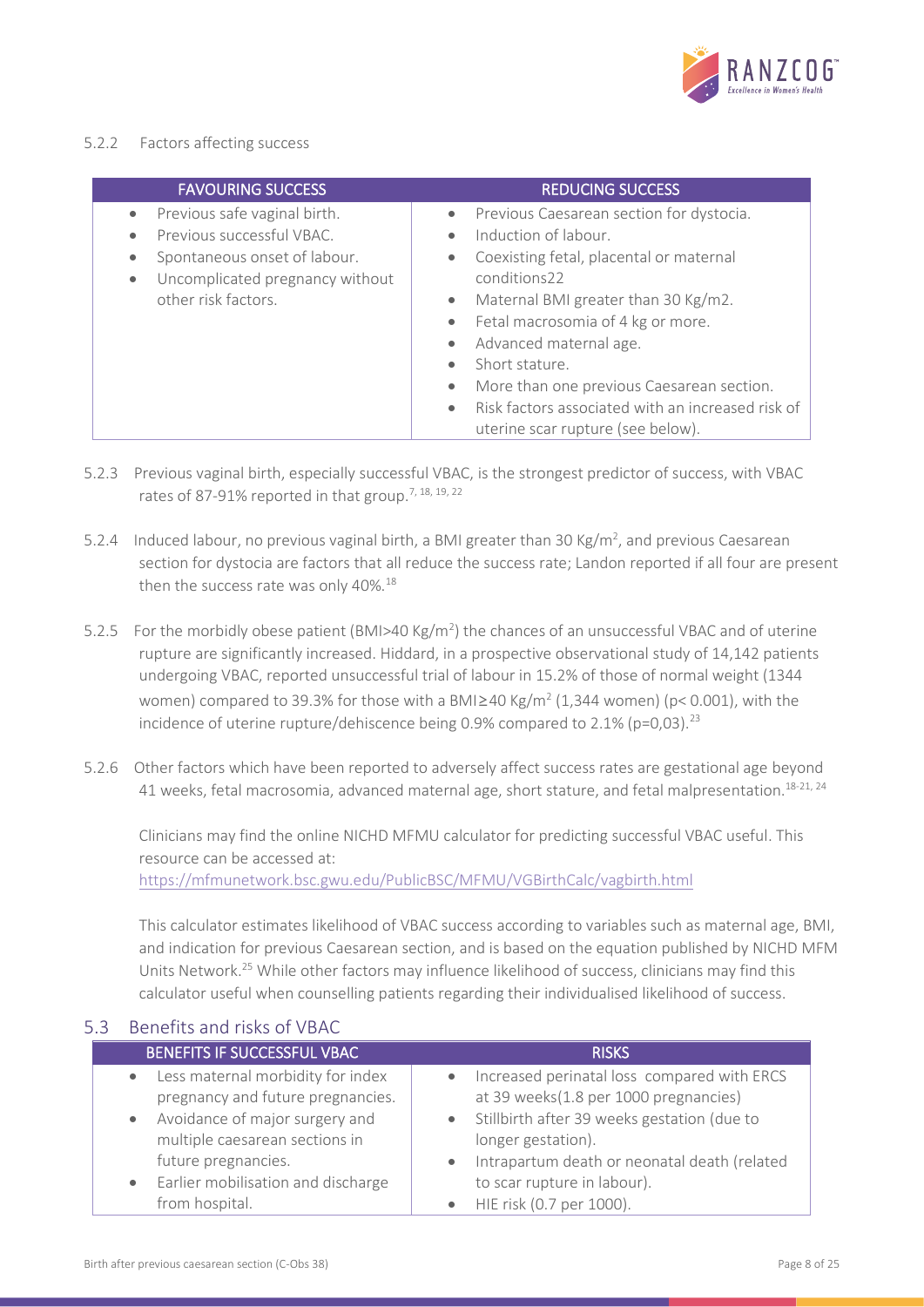

| • Related both to labour and vaginal birth and to<br>Patient gratification in achieving<br>$\bullet$<br>vaginal birth if this is desired.<br>scar rupture.<br>• Increase morbidity of emergency Caesarean |  |
|-----------------------------------------------------------------------------------------------------------------------------------------------------------------------------------------------------------|--|
| section compared to ERCS if unsuccessful in                                                                                                                                                               |  |
| achieving VBAC. <sup>26, 27</sup>                                                                                                                                                                         |  |
| Pelvic floor trauma.                                                                                                                                                                                      |  |

## <span id="page-8-0"></span>5.4 Benefits and risks of elective repeat Caesarean section at 39 weeks

| <b>BENEFITS</b>                              | <b>RISKS</b>                              |
|----------------------------------------------|-------------------------------------------|
| Avoid late stillbirth (after 39 weeks).      | Surgical morbidity and complications      |
| Reduced perinatal mortality and morbidity    | $\bullet$                                 |
| (especially HIE) related to labour, delivery | both with index pregnancy and further     |
| and scar rupture.                            | pregnancies.                              |
| Reduced maternal risks associated with       | • Increased risk of neonatal respiratory  |
| emergency Caesarean section.                 | morbidity - low incidence $\geq$ 39 weeks |
| • Avoidance of trauma to the maternal pelvic | gestation.                                |
| floor.                                       | Associated with lower rates of initiating |
| Convenience of planned date for birth.       | $\bullet$                                 |
| $\bullet$                                    | breast feeding <sup>28-30</sup>           |

## <span id="page-8-1"></span>5.5 Uterine rupture

- 5.5.1 Uterine rupture in an unscarred uterus is extremely rare, with incidence rates estimated at 0.5-2.0 per 10,000 deliveries, and occurrence mainly confined to multiparous patients in labour. <sup>[31](#page-17-0)</sup> The incidence of scar rupture in a patient undergoing VBAC has been reported between 22 and 74 per 10,000 births.<sup>[9,](#page-16-0) 32,</sup> [33](#page-17-2)
- 5.5.2 Chauhan *et al* reviewed maternal and perinatal complications from 142,075 patients who attempted vaginal birth after Caesarean section delivery.<sup>[34](#page-17-3)</sup> They reported a uterine rupture rate of 6.2/1,000 trials of labour. The uterine rupture-related complication rate was 1.5 per 1,000 for pathological fetal acidosis (a cord pH < 7.00), 0.9/1000 for hysterectomy, 0.4/1,000 for perinatal death, and 0.02/1,000 for maternal death. These figures are consistent with a large Australian retrospective analysis and review of 10 international series where the likelihood of uterine rupture of attempted vaginal delivery after previous lower segment Caesarean section was estimated at 5/1,000, and the perinatal death from uterine rupture at 0.7/1,000 women attempting VBAC[.](#page-15-6) 4 Landon, in a prospective observational study from 19 academic centres in the United States, reported a symptomatic uterine rupture rate of 7/1,000 from a total of 17,898 women who planned VBAC, and the occurrence of HIE in seven babies related to uterine rupture (0.4/1000). [32](#page-17-1) The overall complication rates related to scar rupture per 1000 women attempting VBAC for the three series is summarised in the table below: [4](#page-15-6) [32,](#page-17-1) [34](#page-17-3)

| TABLE 1: The complication rates related to scar rupture per 1000 women attempting VBAC <sup>4, 52, 54</sup>                                                                                                                                                                                                            |                                                                                                                                                                    |  |  |  |
|------------------------------------------------------------------------------------------------------------------------------------------------------------------------------------------------------------------------------------------------------------------------------------------------------------------------|--------------------------------------------------------------------------------------------------------------------------------------------------------------------|--|--|--|
| <b>COMPLICATION</b>                                                                                                                                                                                                                                                                                                    | RISK/ 1,000 ATTEMPTED VBAC                                                                                                                                         |  |  |  |
| Uterine rupture<br>۰<br>Perinatal death<br>٠<br>Maternal death<br>٠<br>Major maternal morbidity<br>۰<br>Hysterectomy<br>$\circ$<br>Genitourinary injury<br>$\circ$<br><b>Blood transfusion</b><br>$\bigcirc$<br>Major perinatal morbidity<br>۰<br>Fetal acidosis (cord pH <7.0)<br>$\circ$<br><b>HIE</b><br>$\bigcirc$ | $5 - 7/1,000$<br>$0.4 - 0.7 / 1000$<br>0.02/1000<br>Approximately 3/1000<br>$0.5 - 2/1000$<br>0.8/1000<br>1.8/1000<br>Approximately 1/1000<br>1.5/1000<br>0.4/1000 |  |  |  |
|                                                                                                                                                                                                                                                                                                                        |                                                                                                                                                                    |  |  |  |

TABLE 1: The complication rates related to scar rupture per 1000 women attempting VBAC<sup>[4,](#page-15-6) [32,](#page-17-1) [34](#page-17-3)</sup>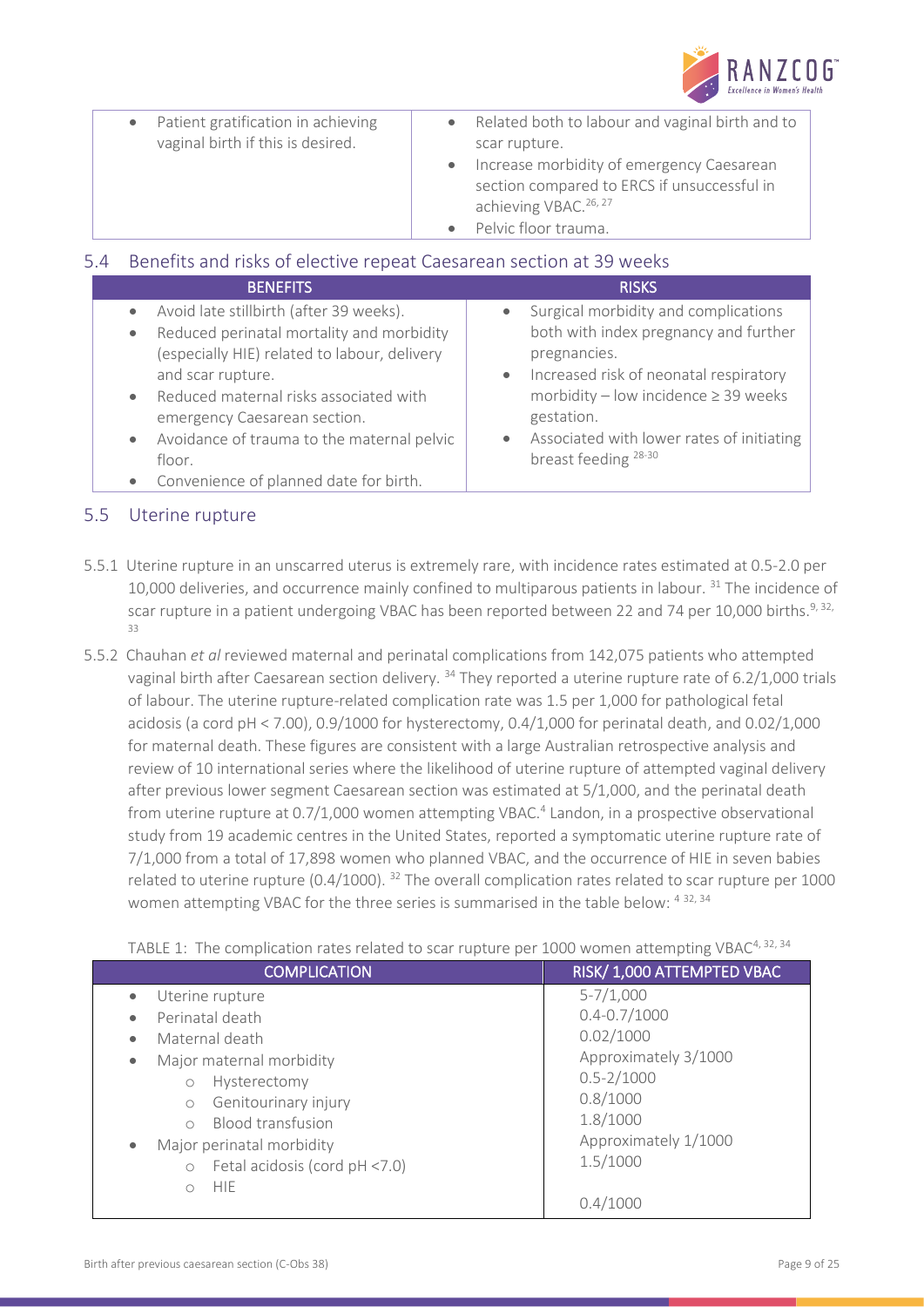

- 5.5.3 A previous vaginal birth reduces the risk of uterine scar rupture. [35,](#page-17-5) [36](#page-17-6)
- 5.5.4 The risk of uterine rupture is increased with previous classical Caesarean section (20 to 90/1,000), previous 'inverted T' or 'J' incisions (1[9](#page-16-0)/1,000), and low vertical incision (20/1,000). <sup>9</sup> Obtaining the record of the operative note from a previous Caesarean section to define the nature of previous scar and any significant uterine tears may be helpful in assessing the risk of future uterine rupture. A higher incidence of scar rupture has also been reported with induction of labour and augmentation of labour.[5,](#page-15-8)   $37-40$  The risk of scar rupture is further increased when prostaglandins are used to induce labour.  $37-39$
- 5.5.6 A two to three-fold increase (2.3-4.8% vs 1.1-1.3%) in the incidence of scar rupture has been reported if the interval between caesarean section and the subsequent birth has been less than 18 months<sup>12</sup> or less than 24 months.[12,](#page-16-1) [15](#page-16-13) More recent data suggest that the incidence of scar rupture at intervals between 18 and 24 months is not significantly greater than a longer interval<sup>[41](#page-17-8)</sup>. There is conflicting evidence as to whether single layer compared to double layer uterine closure increases the risk of scar rupture in subsequent planned VBAC. [12,](#page-16-1) [42](#page-17-9)
- 5.5.7 Unfortunately, ultrasound measurement of myometrial thickness has not been demonstrated to be sufficiently predictive, or protective, of uterine rupture to be useful in clinical practice. Studies measuring the lower segment thickness by ultrasound in late pregnancy have reported a low incidence of subsequently detected scar defects (rupture or dehiscence) occurring with a greater frequency in patients whose ultrasound reported a very thin lower segment; however there are many other factors that can affect the incidence of uterine scar rupture.<sup>[43-47](#page-17-10)</sup>

### <span id="page-9-0"></span>5.6 Perinatal mortality

Women electing trial of labour have an increased risk of perinatal mortality compared to those undergoing ERCS. [48](#page-17-11) However, much of this is attributable to the often understated background rate of perinatal death after 39 weeks gestation. Where 0.4/1,000 may have a perinatal death related to uterine rupture, a further 1.4/1,000 may be expected to have an antenatal, intrapartum or neonatal death after 39 weeks gestation.<sup>[34,](#page-17-3) [49](#page-18-0)</sup> It is appropriate that this increase in perinatal mortality (1.8/1,000) be acknowledged in counselling about birth options, even though mostly not a direct consequence of uterine rupture.

## <span id="page-9-1"></span>5.7 Hypoxic Ischaemic Encephalopathy (HIE)

Landon reported 12 cases of HIE amongst 17,898 women undergoing planned VBAC (0.7/1,000), seven cases were related to uterine rupture and five to hypoxia in labour.<sup>[32](#page-17-1)</sup> In the same study there were no cases of HIE in 15,801 women undergoing ERCS (p < 0.001). Children with long term neurological impairment following uterine rupture have also been reported but the frequency is almost impossible to determine given the absence of long term follow-up data in these retrospective series.<sup>[50,](#page-18-1) [51](#page-18-2)</sup>

### <span id="page-9-2"></span>5.8 Risks associated with ERCS

While Elective Caesarean section reduces the risks of some serious adverse outcomes for the baby, the mother is exposed to surgical risks which increase with each Caesarean section that she has.

### *5.8.1 Neonatal perspective*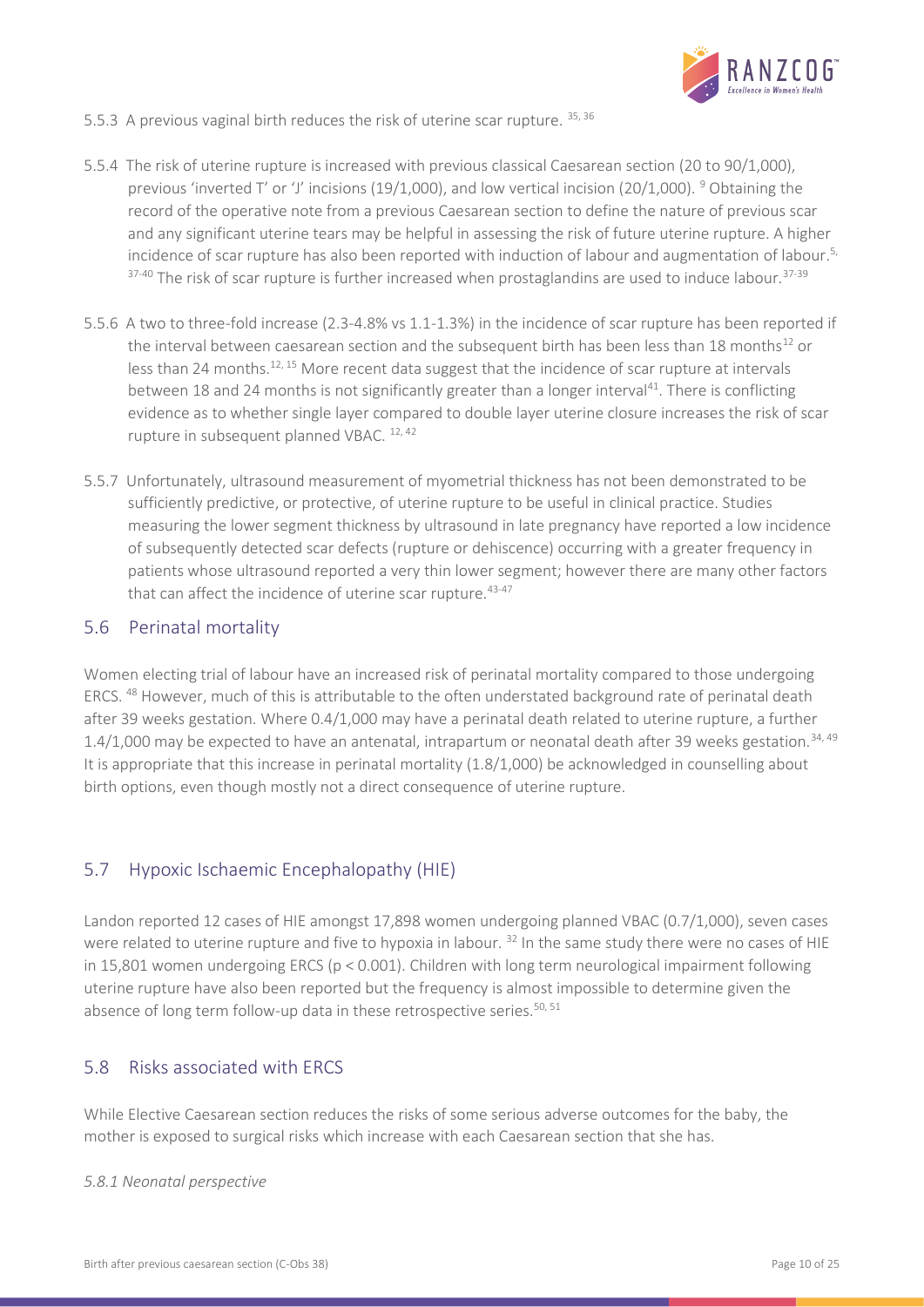

Elective Caesarean section removes the risk of late perinatal loss of the baby (1.8/1000), the risk of HIE related to labour (0.7/1000) and reduces the risk of significant traumatic fetal injury. The risk of fetal injury at elective Caesarean delivery is  $5/1000$ , with the majority (71%) being a superficial skin laceration.<sup>[52](#page-18-3)</sup> The risk of fetal intracranial injury at ERCS is very low (1:2750) when compared with assisted vaginal delivery, forceps  $(1:664)$  and vacuum  $(1:860)$ , and spontaneous vaginal delivery  $(1:1900)$ .<sup>[53](#page-18-4)</sup> The risk of brachial plexus injury from shoulder dystocia is significantly lower at Caesarean section.<sup>[54](#page-18-5)</sup>

When compared to vaginal birth, Caesarean section without labour has been associated with increased neonatal respiratory morbidity including transient tachypnoea of the newborn, surfactant deficiency and pulmonary hypertension. This incidence is inversely related to gestation and after 40 weeks gestation there is no difference in the incidence.[55](#page-18-6) In response to this, deferring elective caesarean delivery in uncomplicated singleton pregnancies until 39 weeks gestation or later is recommended by some international obstetric  $h$ ndies  $56-58$ 

### *5.8.2 Maternal perspective*

Repeat elective Caesarean section exposes the mother to surgical risk in her current pregnancy, the risk increasing with each subsequent Caesarean section. In a large prospective study of 30,132 women who had caesarean delivery without labour, a total of 1202 significant complications occurred in 15,808 patients electively undergoing their second Caesarean section. As the patient's number of caesarean deliveries increased there was statistically significant increase in the serious complications of severe haemorrhage (requiring more than four units of blood transfused), hysterectomy, bladder and bowel injury and requirement for postoperative ventilation.<sup>[59](#page-18-8)</sup> Details of these findings are presented in Appendix A.

### *5.8.3 Subsequent pregnancies*

An important issue to be considered in the decision analysis for many women is the intended future family size. Silver found that placenta accreta was present in 0.24%, 0.31%, 0.57%, 2.1% and 2.3% and 6.7% of women undergoing their first, second, third, fourth, fifth and six or more Caesarean section deliveries respectively. [59](#page-18-8) This is a consequence both of an increasing incidence of placenta praevia with repeated Caesarean sections and an increased likelihood of placenta accreta where the placenta is located over the uterine scar. The abnormally adherent placenta associated with placenta accreta is a potentially life threatening obstetric complication that may require interventions such as hysterectomy and high volume blood transfusion.

### *5.8.4 Emergency caesarean risk compared to elective caesarean section*

The maternal morbidity associated with emergency Caesarean section is significantly greater than rates reported for elective Caesarean section. Severe complications were reported in 179/1355 (13.2%) emergency Caesarean sections, compared with 80/1,141 (7%) of those delivered by elective Caesarean section (p<0.001) in a prospective multicentre study from Finland.<sup>[26](#page-16-11)</sup> Similar results were reported in a large Canadian study of nulliparous patients comparing outcomes of 17,714 women in spontaneous labour at term with 721 women delivered by elective Caesarean section.<sup>[27](#page-16-12)</sup>

This increased risk of associated with the emergency Caesarean delivery needs to be considered, especially for those patients with relatively low chance of successful VBAC, and particularly for those women with coexisting medical morbidities.

### *5.8.5 Impact on the initiation of breastfeeding*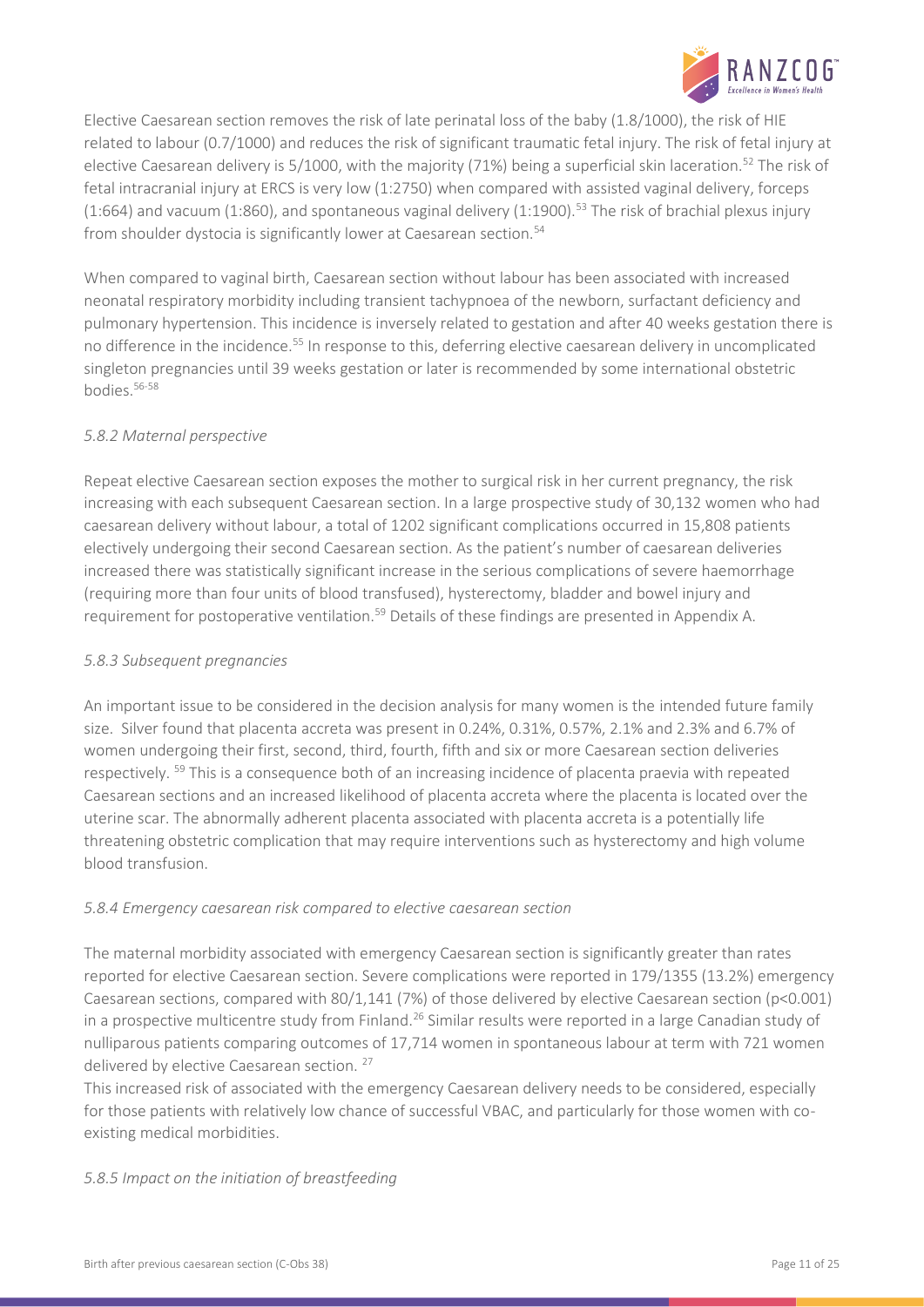

Several studies have demonstrated significantly lower rates of successful initiation of breastfeeding among women having ERCS compared to those who delivered vaginally or who have attempted vaginal birth.<sup>[28-30](#page-17-4)</sup> It is difficult to adjust for all potential confounding variables that may contribute to these results. Nevertheless, in view of these findings it is recommended that all possible steps are taken to assist women having caesarean section to initiate breastfeeding. This includes promoting skin to skin contact in theatre and supporting women to breastfeed as soon as practicable after delivery, including in recovery.

## <span id="page-11-0"></span>5.9 Intrapartum recommendations

| Recommendation 8                                                          | Grade           |
|---------------------------------------------------------------------------|-----------------|
| Women should be advised that a planned VBAC should be conducted in a      | Consensus-based |
| suitably staffed and equipped delivery suite, with continuous intrapartum | recommendation  |
| care and monitoring and with available resources for urgent Caesarean     |                 |
| section and neonatal resuscitation should complications such as scar      |                 |
| rupture occur.                                                            |                 |

- 5.9.1 All women electing to labour after previous Caesarean section should have ready access to Obstetric, Neonatal, Paediatric, Anaesthetic, operating theatre and resuscitation services (including availability of blood products) in the event that complications occur.
- 5.9.2 Where, by virtue of remote location, these on-site services cannot be provided, patients should be informed of limitations of services available and the implications for care should a uterine rupture occur. In most circumstances this will result in either an elective repeat Caesarean section or alternatively antenatal transfer to a centre with more comprehensive services for a trial of labour.

| <b>Recommendation 9</b>                                                   | Grade           |
|---------------------------------------------------------------------------|-----------------|
| Continuous intrapartum care is required to monitor progress and to enable | Consensus-based |
| prompt identification and management of uterine scar rupture.             | recommendation  |
| <b>Recommendation 10</b>                                                  | Grade           |
| Women should be advised to have continuous electronic fetal monitoring    | Consensus-based |
| following the onset of uterine contractions and for the duration of the   | recommendation  |
| planned VBAC.                                                             |                 |

- 5.9.3 A woman undergoing planned VBAC should be assessed in early labour. Members of the care team should be notified in a timely manner of the admission and of the relevant clinical circumstances.
- 5.9.4 There should be continuous midwifery support and continuous electronic fetal monitoring.
- 5.9.5 Intravenous access should be established once labour is established. The conduct of labour and the possible need for blood products in an emergency situation should be considered with specific guidelines to be determined by the healthcare service.
- 5.9.6 Oral intake should be restricted to clear fluids because of the greater than normal probability of needing an immediate Caesarean section under general anaesthetic.
- 5.9.7 A trial of labour mandates vigilant assessment of progress of labour with vaginal examinations at least four hourly in the active phase of labour and more frequently as full dilatation approaches. Two hourly assessments from 7cm dilated can be helpful to detect a secondary arrest of labour. There needs to be evidence of progress in labour in both first and second stage. Lack of progress should trigger clinical reassessment by an experienced obstetrician.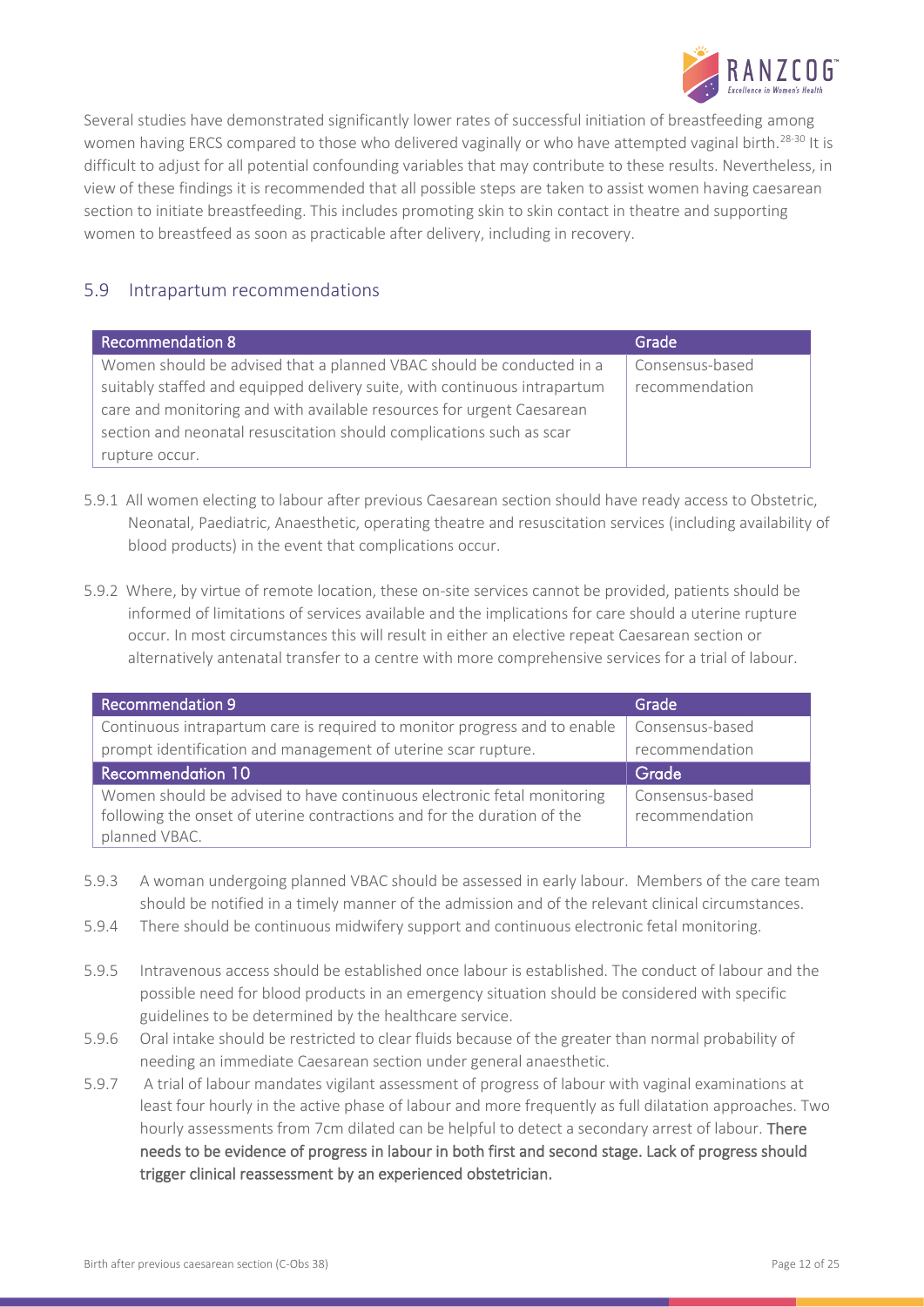

| Recommendation 11                                              | Grade             |
|----------------------------------------------------------------|-------------------|
| Epidural anaesthesia is not contraindicated in a planned VBAC. | l Consensus-based |
|                                                                | recommendation    |

# <span id="page-12-0"></span>5.10 Induction and augmentation in labour

| <b>Recommendation 13</b>                                                                                                                                                                                                                      | Grade                             |
|-----------------------------------------------------------------------------------------------------------------------------------------------------------------------------------------------------------------------------------------------|-----------------------------------|
| IOL increases the risk of uterine rupture when compared to spontaneous<br>labour or repeat CS, therefore, the risks and benefits of IOL should be<br>considered by the clinician and discussed with the patient.                              | Consensus-based<br>recommendation |
| <b>Recommendation 14</b>                                                                                                                                                                                                                      | Grade                             |
| Prostaglandins increase the risk of uterine rupture when compared to<br>other methods of induction of labour, therefore, the risks and benefits of<br>prostaglandins should be considered by the clinician and discussed with<br>the patient. | Consensus-based<br>recommendation |
| <b>Recommendation 15</b>                                                                                                                                                                                                                      | Grade                             |
| Augmentation for lack of progress in labour with oxytocin in a planned<br>VBAC should involve discussion with an obstetrician and the risks and<br>benefits discussed with the patient then documented in the clinical record.                | Consensus-based<br>recommendation |

- 5.10.1 Induction of labour for maternal or fetal indications remains an option for women undergoing planned VBAC, however induction of labour reduces the success rate of achieving VBAC and increases the rate of uterine rupture. Induced labour is less likely to result in VBAC than spontaneous labour and an unfavourable cervix at induction decreases the chances of success.<sup>[18,](#page-16-3) [39,](#page-17-12) [40,](#page-17-13) [60-63](#page-18-9)</sup>
- 5.10.2 In the large NICHD study of 17,898 women undergoing planned VBAC, the rates of intrapartum Caesarean section were 33%, 26% and 18% for induced, augmented and spontaneous labour groups respectively. The risk of uterine rupture per 10,000 planned VBAC's was 102, 87, and 36 for induced, augmented and spontaneous labour groups. $18, 32$  $18, 32$
- 5.10.3 Several studies have reported high rates (1.4 to 2.45%) of uterine rupture when labour has been induced using prostaglandins.  $32, 37, 39$  $32, 37, 39$  $32, 37, 39$  Practitioners should be aware that when they prescribe prostaglandins , they will be using it against the manufacturer's instructions and should only use it in clinical situations after obtaining and documenting informed consent from the woman.
- 5.10.4 Information regarding the effectiveness and safety of transcervical catheters in planned VBAC is limited due to small sample sizes in the studies and valid conclusions are not possible[.](#page-15-5)<sup>3</sup> Two studies showed no risk of uterine rupture, whereas another reported an increased risk compared to women in spontaneous labour.<sup>[20,](#page-16-14) [39](#page-17-12) [64](#page-18-10)</sup> It is not clear whether any increased risk may be associated with an unfavourable cervix.
- 5.10.5 The use of oxytocin for augmentation of contractions, separate from induction of labour during planned VBAC, has been examined in several studies. Some have found an association between oxytocin augmentation and the uterine rupture where others have not.<sup>[5,](#page-15-8) [32,](#page-17-1) [62,](#page-18-11) [63](#page-18-12)</sup> In an Australian retrospective cohort study Dekker reported a 14 fold difference in the adjusted odds ratio for uterine rupture in planned VBAC patients in spontaneous onset of labour augmented with Syntocinon (12/628, 1.9%) compared to those without augmentation with Syntocinon (16/8221, 0.19%).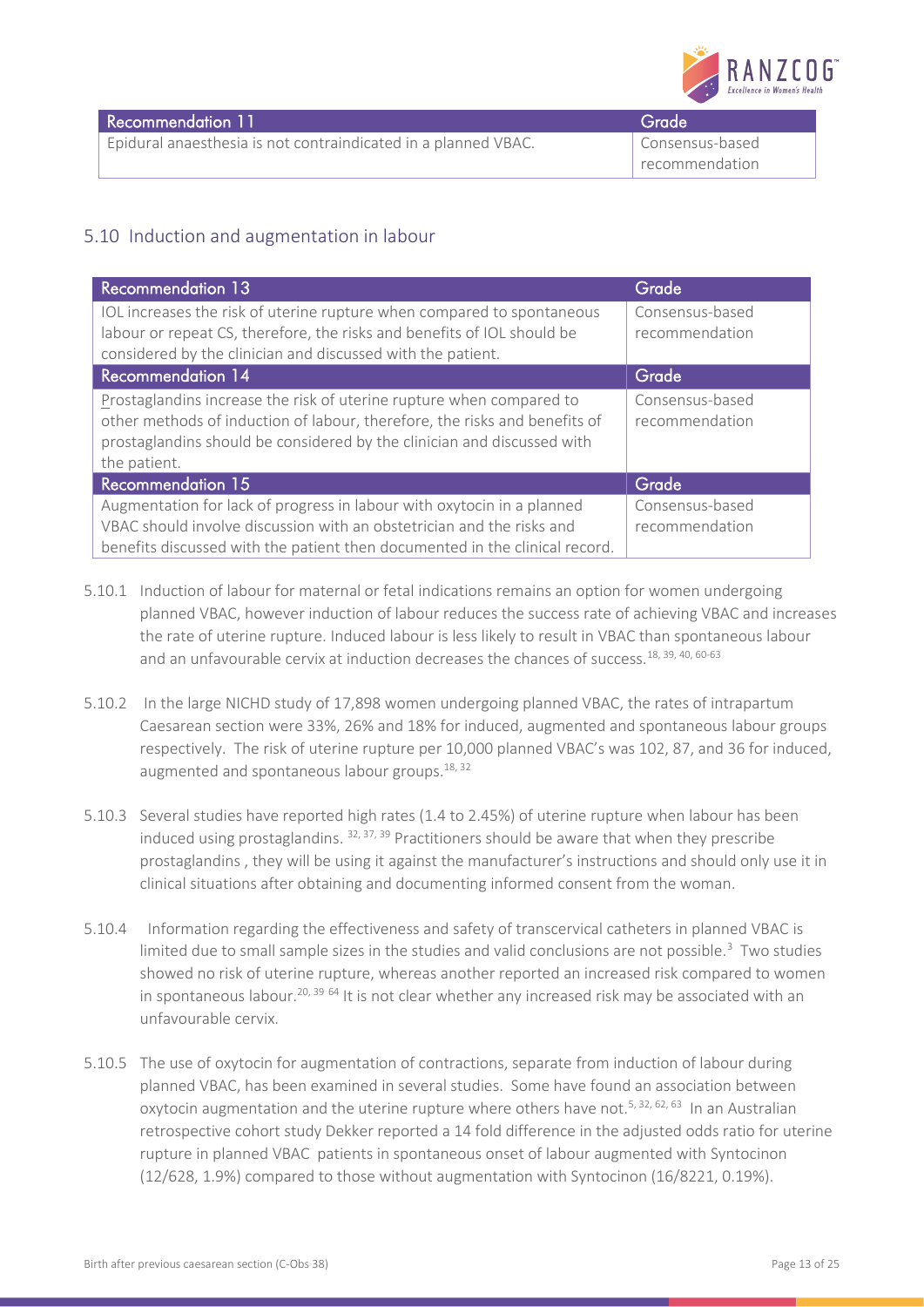

- 5.10.6 The decision to augment labour in planned VBAC appropriately should involve a consultant Obstetrician after clinical assessment of the case and discussion with the patient. Oxytocin should be titrated in such a way that adequate uterine activity is obtained but that there be no more than four contractions in 10 minutes. Careful cervical assessments, preferably by the same person, are required to show adequate progress thereby allowing augmentation to continue. The interval for serial vaginal examinations and selected parameters of progress that would necessitate discontinuing the labour should be consultant led decisions.
- 5.10.7 When informing a woman about induction and/or augmentation of labour, clear information regarding potential risks and benefits should be provided. Some women who are contemplating future pregnancies may accept short term additional risks associated with induction and/or augmentation in view of the reduced risk of serious complications for future pregnancies if they achieve a successful VBAC.

### Table 2: Planned VBAC and IOL considerations [65](#page-18-13)

| <b>IOL</b> consideration              | Per 1,000 women (95% CI)          |                      |                          |                  |
|---------------------------------------|-----------------------------------|----------------------|--------------------------|------------------|
|                                       |                                   | <b>VBAC</b> achieved |                          | Uterine rupture  |
| Any induction method                  |                                   | 630 (590-670)        | $12(9-16)$               |                  |
| Any gestational age                   | ٠                                 |                      | 10                       |                  |
| <b>Term VBACs and IOL</b>             | ٠                                 |                      | 15                       |                  |
| Post term and IOL                     |                                   |                      | 32                       |                  |
| Mechanical - transcervical catheter   | (i)                               | 612                  | (i)                      | $6.3(0.8-22.4)$  |
| and / or artificial rupture of        | (i)                               | 540 (490-590)        | (ii)                     |                  |
| membranes (ARM)                       |                                   |                      |                          |                  |
| Prostaglandin (PGE <sub>2</sub> )     | (i)                               | 514                  | (i)                      | $6.8(1.9-17.4)$  |
|                                       | (i)                               | 630 (580-690)        | (iii)                    | $20(11-35)$      |
| Prostaglandin and Oxytocin            | (i)                               | 602                  | (i)                      | $17.7(4.8-44.7)$ |
| Oxytocin                              | (i)                               | 645                  | (i)                      | $8.2(3-17.7)$    |
|                                       | (ii)                              | 620 (530-700)        | (ii)                     | $11(9-15)$       |
| Oxytocin and indication for prior CS: | $\hspace{1.0cm} - \hspace{1.0cm}$ |                      | $\overline{\phantom{a}}$ |                  |
| FTP and CPD                           |                                   | 540 (480-600)        | $\qquad \qquad -$        |                  |
| <b>Fetal distress</b>                 |                                   | 600 (490-690)        | $\overline{\phantom{a}}$ |                  |
| Malpresentation / breech              |                                   | 750 (600-860)        | $\overline{\phantom{a}}$ |                  |

(i) Australian Review<sup>5</sup>

(ii) International systematic review <sup>[66](#page-18-14)</sup>

# <span id="page-13-0"></span>6. Special Circumstances

## <span id="page-13-1"></span>6.1 Trial of labour after more than one previous caesarean section

Studies comparing outcomes of planned VBAC for patients who have had two or more Caesarean sections generally have reported significantly lower success rates for achieving VBAC, higher rates of uterine rupture or scar dehiscence, and a greater incidence of major maternal morbidity when compared to patients with only one previous Caesarean section. A meta-analysis published in 2009 reported a significantly lower success rate for VBAC (71% vs 77%,p<0.001) and higher rupture rate (1.6% vs 0.7%, p<0.001) when the outcomes of planned VBAC after two previous caesarean sections were compared to those patients with one previous caesarean section. The meta-analysis reported a similar maternal morbidity for the patients undergoing VBAC after two previous caesarean sections compared with those undergoing a third ERCS.<sup>[67](#page-18-15)</sup> The details of some individual studies are summarised in [Appendix B.](#page-20-1)

Attitudes of obstetricians and patients may vary in different regions. RCOG state that a patient with two previous uncomplicated caesarean sections in an uncomplicated pregnancy at term, "who has been fully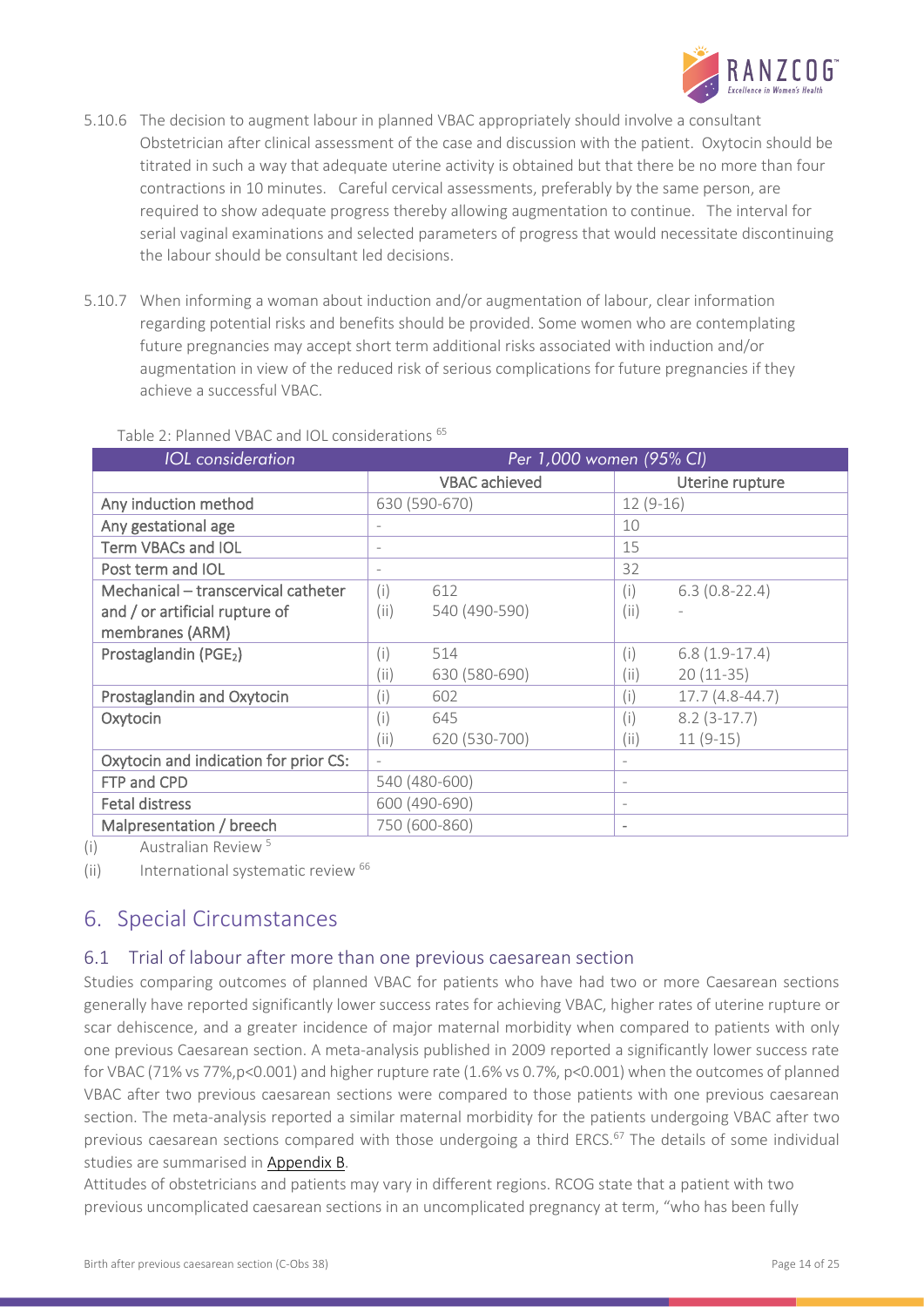

informed by consultant Obstetrician may be considered suitable for planned VBAC". <sup>[9](#page-16-0)</sup> However, RCOG recommends that three previous Caesarean sections is a contraindication to planned VBAC. SOGC state "available data suggests that a trial of labour with more than one previous Caesarean section is likely to be successful, but is associated with a higher risk of uterine rupture".<sup>[11](#page-16-15)</sup>

## <span id="page-14-0"></span>6.2 Twin Gestation

A cautious approach is advocated in twin pregnancies who are considering planned VBAC. There is some uncertainty regarding the safety and efficacy of planned VBAC in a twin pregnancy. Success rates of vaginal birth of between 64% and 76% without an increase in scar rupture or perinatal morbidity have been reported in three small studies; Varner (n=412), Cahill (n=535) and Miller (n=210). [68-70](#page-18-16) The largest study reported a successful VBAC rate of 45% of 1850 twin pregnancies undergoing planned VBAC and a scar rupture rate of 0.9%. This study did not provide any neonatal outcome data. $^{71}$  $^{71}$  $^{71}$ 

## <span id="page-14-1"></span>6.3 Mid-trimester delivery

Patients who have previously been delivered by Caesarean section and require delivery in the mid-trimester due to fetal abnormality or fetal demise have three options: hysterotomy; dilatation and evacuation (D&E); or, medical induction of labour. There have been no randomised trials comparing the outcomes from these options.

Misoprostol, a synthetic analogue of Prostaglandin  $E_1$ , has been successful when used in the mid-trimester both for patients with an unscarred uterus and for those with a scarred uterus.<sup>[72-74](#page-18-18)</sup> Goyal, in a 2009 systematic review of 16 studies, reported a rupture rate of 1/2384 (0.04%) in patients with no uterine scar and 2/722 (0.28%) in patients with one or more prior Caesarean sections. When misoprostol was the sole agent used to induce labour (seven studies) there were no uterine ruptures in 256 patients with prior caesarean delivery. When the more recent studies of Gulec (2013) and Berghella (2009) are combined a scar rupture rate of 2/104 (1.9%) occurred in patients with one previous caesarean section and 3/79 (3.7%) in those with two or more caesarean sections. There has been a wide variation in dosage and method of administration of misoprostol in the reported series.<sup>[73,](#page-19-0) [74](#page-19-1)</sup>

Due to the limitations of the studies available Dodd and Crowther in a Cochrane review 2010 entitled "Misoprostol for induction of labour to terminate pregnancy in the second or third trimester for women with a fetal abnormality or after intrauterine fetal death" stated " important information regarding maternal safety, in particular the occurrence of rare outcomes such as uterine rupture, remains limited."<sup>[75](#page-19-2)</sup> Use of misoprostol (alone or combined with mifepristone) to induce labour in the second trimester would appear to be a reasonable option in women with prior caesarean delivery. Another option is mechanical cervical ripening with a balloon catheter (alone or combined with mifepristone) and carefully monitored syntocinon induction of labour. The decision between these methods will be determined by gestational age, cervical favourability, number and type of caesarean section scar/s and clinician experience. These labours require close surveillance and senior clinical oversight.

# <span id="page-14-2"></span>7. Conclusion

| Recommendation 16                                                        | Grade           |
|--------------------------------------------------------------------------|-----------------|
| Mode of birth after caesarean section should be subject to multi-        | Consensus-based |
| disciplinary clinical audit, including assessment of the number of women | recommendation  |
| opting for planned VBAC versus ERCS as well as the number achieving      |                 |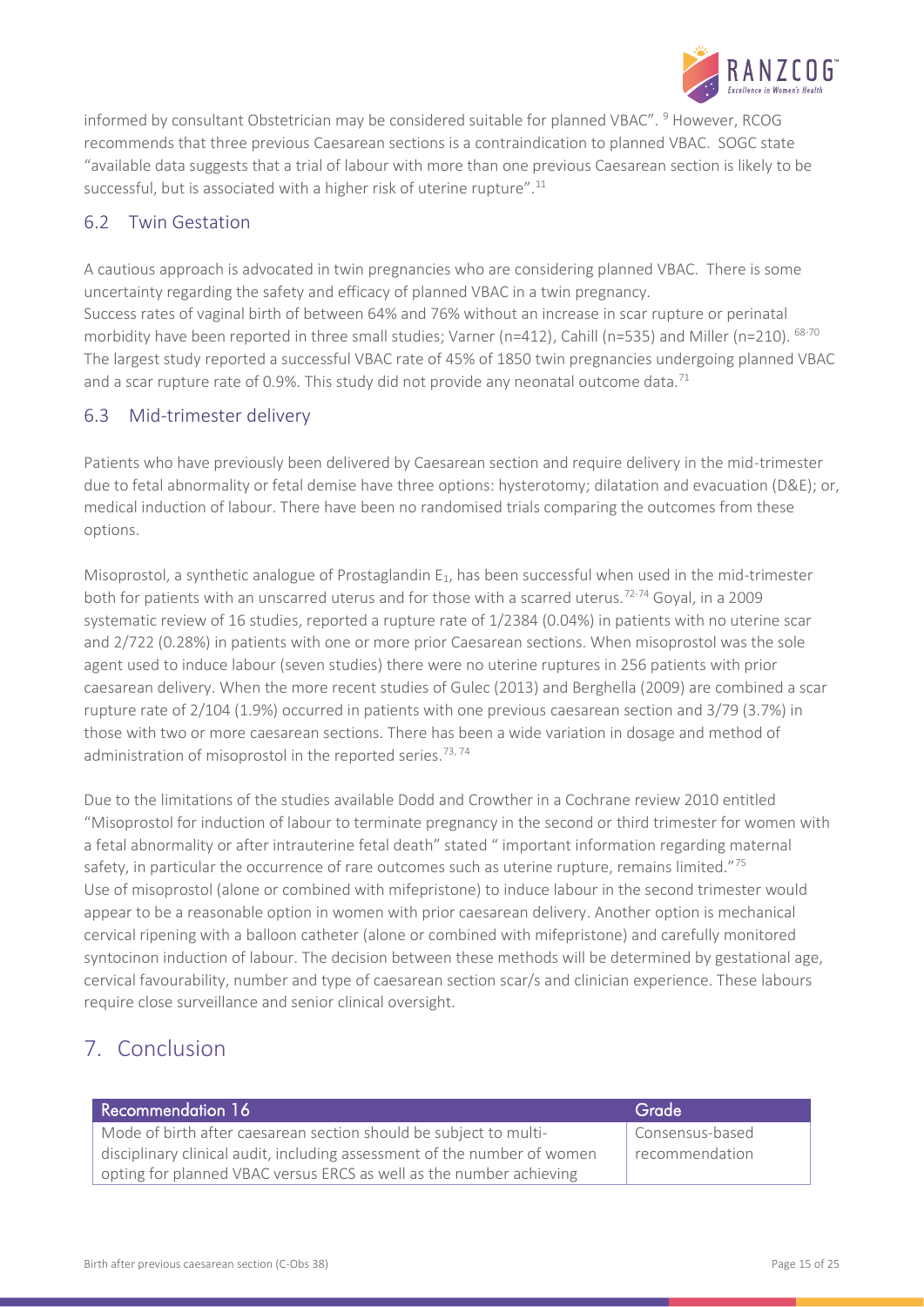

VBAC. Quality of adherence to agreed protocols should form part of the clinical audit.

# <span id="page-15-0"></span>Useful links used in the writing of this statement

- **RCOG Greentop Guidelines No.45 (2007); Birth after Previous Caesarean section.** [https://www.rcog.org.uk/globalassets/documents/guidelines/gtg\\_45.pdf](https://www.rcog.org.uk/globalassets/documents/guidelines/gtg_45.pdf)
- ACOG Clinical Management Guidelines (Vaginal Birth after Previous Caesarean Section 2010); [http://www.acog.org/Resources-And-Publications/Practice-Bulletins/Committee-on-Practice-Bulletins-](http://www.acog.org/Resources-And-Publications/Practice-Bulletins/Committee-on-Practice-Bulletins-Obstetrics/Vaginal-Birth-After-Previous-Cesarean-Delivery)[Obstetrics/Vaginal-Birth-After-Previous-Cesarean-Delivery.](http://www.acog.org/Resources-And-Publications/Practice-Bulletins/Committee-on-Practice-Bulletins-Obstetrics/Vaginal-Birth-After-Previous-Cesarean-Delivery)
- SOGC Clinical Practice Guidelines; Guidelines for Vaginal Birth after Previous Caesarean Birth (2004); [http://sogc.org/wp-content/uploads/2013/01/155E-CPG-February2005.pdf.](http://sogc.org/wp-content/uploads/2013/01/155E-CPG-February2005.pdf)
- SA Perinatal Practice Guidelines; (Birth options after Caesarean Section); [http://www.sahealth.sa.gov.au/wps/wcm/connect/98d6ab804ee1e002ad49add150ce4f37/Birth+options](http://www.sahealth.sa.gov.au/wps/wcm/connect/98d6ab804ee1e002ad49add150ce4f37/Birth+options+after+caesarean+sectionPPG_june+2014.pdf?MOD=AJPERES&CACHEID=98d6ab804ee1e002ad49add150ce4f37) [+after+caesarean+sectionPPG\\_june+2014.pdf?MOD=AJPERES&CACHEID=98d6ab804ee1e002ad49a](http://www.sahealth.sa.gov.au/wps/wcm/connect/98d6ab804ee1e002ad49add150ce4f37/Birth+options+after+caesarean+sectionPPG_june+2014.pdf?MOD=AJPERES&CACHEID=98d6ab804ee1e002ad49add150ce4f37) [dd150ce4f37.](http://www.sahealth.sa.gov.au/wps/wcm/connect/98d6ab804ee1e002ad49add150ce4f37/Birth+options+after+caesarean+sectionPPG_june+2014.pdf?MOD=AJPERES&CACHEID=98d6ab804ee1e002ad49add150ce4f37)

# <span id="page-15-1"></span>Links to other College Statements

[Intrapartum Fetal Surveillance Clinical Guideline \(3](https://www.ranzcog.edu.au/RANZCOG_SITE/media/RANZCOG-MEDIA/Women%27s%20Health/Statement%20and%20guidelines/Clinical-Obstetrics/Intrapartum-Fetal-Surveillance-Guideline-Third-edition-Aug-2014.pdf?ext=.pdf)rd edition) [Placenta Accreta \(C-Obs 20\)](https://www.ranzcog.edu.au/RANZCOG_SITE/media/RANZCOG-MEDIA/Women%27s%20Health/Statement%20and%20guidelines/Clinical-Obstetrics/Placenta-Accreta-(C-Obs-20)-Review-March-2014,-Amended-November-2015.pdf?ext=.pdf) [Timing of Elective Caesarean Section \(C-Obs 23\)](https://www.ranzcog.edu.au/RANZCOG_SITE/media/RANZCOG-MEDIA/Women%27s%20Health/Statement%20and%20guidelines/Clinical-Obstetrics/Timing-of-elective-caesarean-section-(C-Obs-23)-Review-November-2014.pdf?ext=.pdf) [Delivery of the Fetus at Caesarean Section \(C-Obs 37\)](https://www.ranzcog.edu.au/RANZCOG_SITE/media/RANZCOG-MEDIA/Women%27s%20Health/Statement%20and%20guidelines/Clinical-Obstetrics/Delivery-of-fetus-at-caesarean-section-(C-Obs-37)-Review-November-2016_1.pdf?ext=.pdf) [Caesarean Delivery on Maternal Request \(CDMR\) \(C-Obs 39\)](https://www.ranzcog.edu.au/RANZCOG_SITE/media/RANZCOG-MEDIA/Women%27s%20Health/Statement%20and%20guidelines/Clinical-Obstetrics/Caesarean-Delivery-on-Maternal-Request-(C-Obs-39)-Review-Nov13.pdf?ext=.pdf) [Perinatal Anxiety and Depression \(C-Obs 48\)](https://www.ranzcog.edu.au/RANZCOG_SITE/media/RANZCOG-MEDIA/Women%27s%20Health/Statement%20and%20guidelines/Clinical-Obstetrics/Perinatal-Anxiety-and-Depression-(C-Obs-48)-Review-March-2015.pdf?ext=.pdf)

# <span id="page-15-2"></span>References

<span id="page-15-3"></span>1. Australian Institute of Health and Welfare (AIHW). Australia's Health 2018:in brief.Cat no AUS 222.Canberra:AIWH. 2018.

<span id="page-15-4"></span>2. Ministry of Health. New Zealand Maternity Clinical Indicators 2015. Wellington: Ministry of Health. 2016. Available from: [https://www.health.govt.nz/publication/new-zealand-maternity-clinical-indicators-](https://www.health.govt.nz/publication/new-zealand-maternity-clinical-indicators-2015)[2015.](https://www.health.govt.nz/publication/new-zealand-maternity-clinical-indicators-2015)

<span id="page-15-5"></span>3. Jozwiak M, Dodd JM. Methods of term labour induction for women with a previous caesarean section. The Cochrane database of systematic reviews. 2013;3:CD009792.

<span id="page-15-6"></span>4. Appleton B, Targett C, Rasmussen M, Readman E, Sale F, Permezel M. Vaginal birth after Caesarean section: an Australian multicentre study. VBAC Study Group. Aust N Z J Obstet Gynaecol. 2000;40(1):87-91.

<span id="page-15-8"></span>5. Dekker GA, Chan A, Luke CG, Priest K, Riley M, Halliday J, et al. Risk of uterine rupture in Australian women attempting vaginal birth after one prior caesarean section: a retrospective population-based cohort study. BJOG : an international journal of obstetrics and gynaecology. 2010;117(11):1358-65.

<span id="page-15-7"></span>6. Crowther CA, Dodd JM, Hiller JE, Haslam RR, Robinson JS, Birth After Caesarean Study G. Planned vaginal birth or elective repeat caesarean: patient preference restricted cohort with nested randomised trial. PLoS Med. 2012;9(3):e1001192.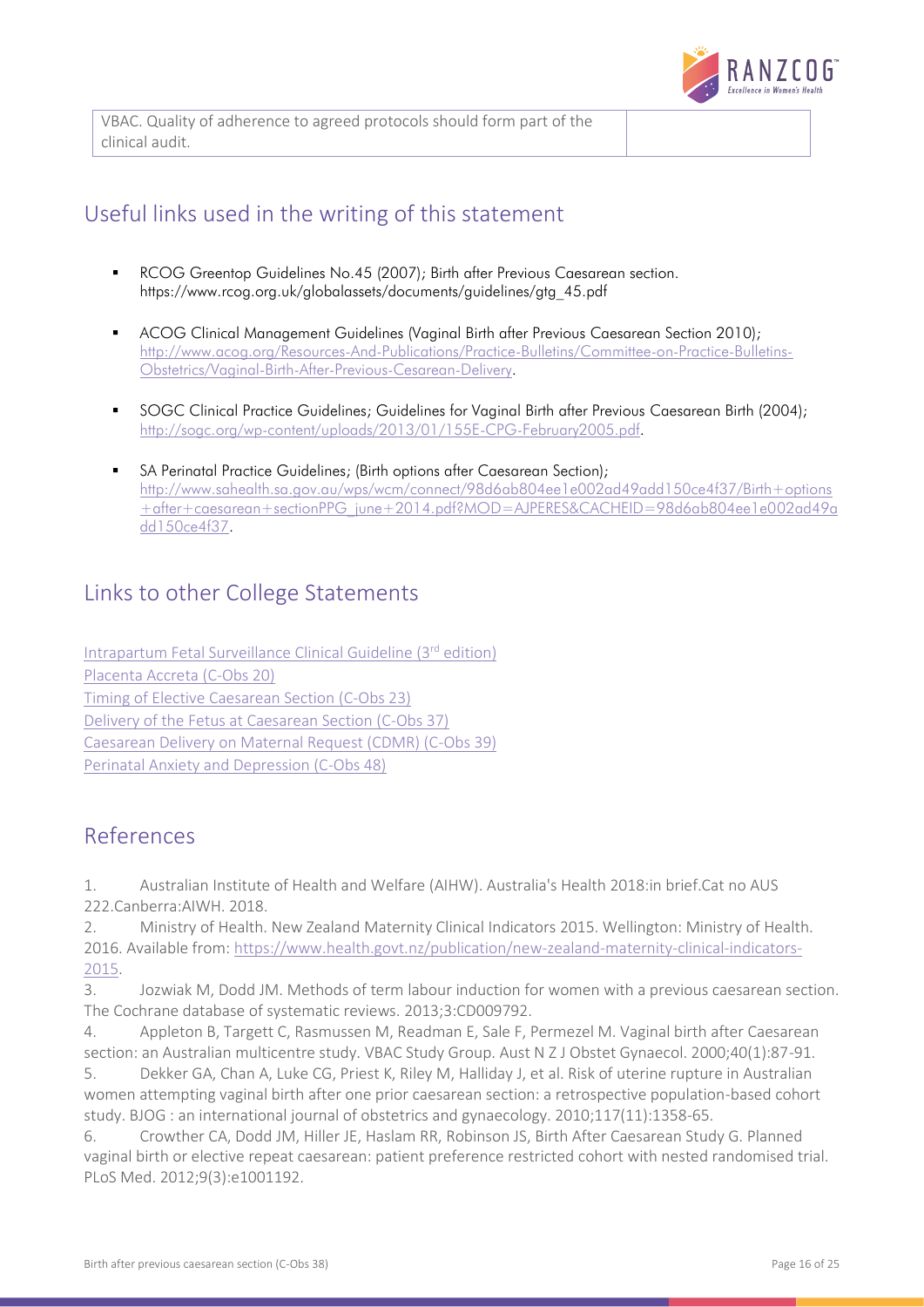

<span id="page-16-5"></span>7. van der Merwe AM, Thompson JM, Ekeroma AJ. Factors affecting vaginal birth after caesarean section at Middlemore Hospital, Auckland, New Zealand. The New Zealand medical journal. 2013;126(1383):49-57. 8. Wise MR, Anderson NH, Sadler L. Ethnic disparities in repeat caesarean rates at Auckland Hospital.

Aust N Z J Obstet Gynaecol. 2013;53(5):443-50.

<span id="page-16-0"></span>9. Royal College of Obstetricians and Gynaecologists. Birth after Previous Caesarean section 2007. Available from: [https://www.rcog.org.uk/globalassets/documents/guidelines/gtg4511022011.pdf.](https://www.rcog.org.uk/globalassets/documents/guidelines/gtg4511022011.pdf)

<span id="page-16-4"></span>10. American College of Obstetricans and Gynaecologists (ACOG). Clinical Management Guidelines Vaginal Birth after Previous Caesarean Section 2010. Available from: [http://www.acog.org/Resources-And-](http://www.acog.org/Resources-And-Publications/Practice-Bulletins/Committee-on-Practice-Bulletins-Obstetrics/Vaginal-Birth-After-Previous-Cesarean-Delivery)[Publications/Practice-Bulletins/Committee-on-Practice-Bulletins-Obstetrics/Vaginal-Birth-After-Previous-](http://www.acog.org/Resources-And-Publications/Practice-Bulletins/Committee-on-Practice-Bulletins-Obstetrics/Vaginal-Birth-After-Previous-Cesarean-Delivery)[Cesarean-Delivery.](http://www.acog.org/Resources-And-Publications/Practice-Bulletins/Committee-on-Practice-Bulletins-Obstetrics/Vaginal-Birth-After-Previous-Cesarean-Delivery)

<span id="page-16-15"></span>11. The Society of Obstetricians and Gynaecologists of Canada (SOGC). Guidelines for Vaginal Birth after Previous Caesarean Birth 2004. Available from[: http://sogc.org/wp-content/uploads/2013/01/155E-CPG-](http://sogc.org/wp-content/uploads/2013/01/155E-CPG-February2005.pdf)[February2005.pdf.](http://sogc.org/wp-content/uploads/2013/01/155E-CPG-February2005.pdf)

<span id="page-16-1"></span>12. Bujold E, Mehta SH, Bujold C, Gauthier RJ. Interdelivery interval and uterine rupture. American journal of obstetrics and gynecology. 2002;187(5):1199-202.

13. Esposito MA, Menihan CA, Malee MP. Association of interpregnancy interval with uterine scar failure in labor: a case-control study. American journal of obstetrics and gynecology. 2000;183(5):1180-3.

14. Huang WH, Nakashima DK, Rumney PJ, Keegan KA, Jr., Chan K. Interdelivery interval and the success of vaginal birth after cesarean delivery. Obstetrics and gynecology. 2002;99(1):41-4.

<span id="page-16-13"></span>15. Shipp TD, Zelop CM, Repke JT, Cohen A, Lieberman E. Interdelivery interval and risk of symptomatic uterine rupture. Obstetrics and gynecology. 2001;97(2):175-7.

16. Callegari LS, Sterling LA, Zelek ST, Hawes SE, Reed SD. Interpregnancy body mass index change and success of term vaginal birth after cesarean delivery. American journal of obstetrics and gynecology. 2014;210(4):330 e1-7.

<span id="page-16-2"></span>17. Lundgren I, Begley C, Gross MM, Bondas T. 'Groping through the fog': a metasynthesis of women's experiences on VBAC (Vaginal birth after Caesarean section). BMC Pregnancy Childbirth. 2012;12:85.

<span id="page-16-3"></span>18. Landon MB, Leindecker S, Spong CY, Hauth JC, Bloom S, Varner MW, et al. The MFMU Cesarean Registry: factors affecting the success of trial of labor after previous cesarean delivery. American journal of obstetrics and gynecology. 2005;193(3 Pt 2):1016-23.

<span id="page-16-6"></span>19. Smith GC, White IR, Pell JP, Dobbie R. Predicting cesarean section and uterine rupture among women attempting vaginal birth after prior cesarean section. PLoS Med. 2005;2(9):e252.

<span id="page-16-14"></span>20. Bujold E, Hammoud AO, Hendler I, Berman S, Blackwell SC, Duperron L, et al. Trial of labor in patients with a previous cesarean section: does maternal age influence the outcome? American journal of obstetrics and gynecology. 2004;190(4):1113-8.

21. Coassolo KM, Stamilio DM, Pare E, Peipert JF, Stevens E, Nelson DB, et al. Safety and efficacy of vaginal birth after cesarean attempts at or beyond 40 weeks of gestation. Obstetrics and gynecology. 2005;106(4):700-6.

<span id="page-16-7"></span>22. Gyamfi C, Juhasz G, Gyamfi P, Stone JL. Increased success of trial of labor after previous vaginal birth after cesarean. Obstetrics and gynecology. 2004;104(4):715-9.

<span id="page-16-8"></span>23. Hibbard JU, Gilbert S, Landon MB, Hauth JC, Leveno KJ, Spong CY, et al. Trial of labor or repeat cesarean delivery in women with morbid obesity and previous cesarean delivery. Obstetrics and gynecology. 2006;108(1):125-33.

<span id="page-16-9"></span>24. Hollard AL, Wing DA, Chung JH, Rumney PJ, Saul L, Nageotte MP, et al. Ethnic disparity in the success of vaginal birth after cesarean delivery. J Matern Fetal Neonatal Med. 2006;19(8):483-7.

<span id="page-16-10"></span>25. Grobman WA, Lai Y, Landon MB, Spong CY, Leveno KJ, Rouse DJ, et al. Development of a nomogram for prediction of vaginal birth after cesarean delivery. Obstetrics and gynecology. 2007;109(4):806-12.

<span id="page-16-11"></span>26. Pallasmaa N, Ekblad U, Aitokallio-Tallberg A, Uotila J, Raudaskoski T, Ulander VM, et al. Cesarean delivery in Finland: maternal complications and obstetric risk factors. Acta Obstet Gynecol Scand. 2010;89(7):896-902.

<span id="page-16-12"></span>27. Allen VM, O'Connell CM, Liston RM, Baskett TF. Maternal morbidity associated with cesarean delivery without labor compared with spontaneous onset of labor at term. Obstetrics and gynecology. 2003;102(3):477-82.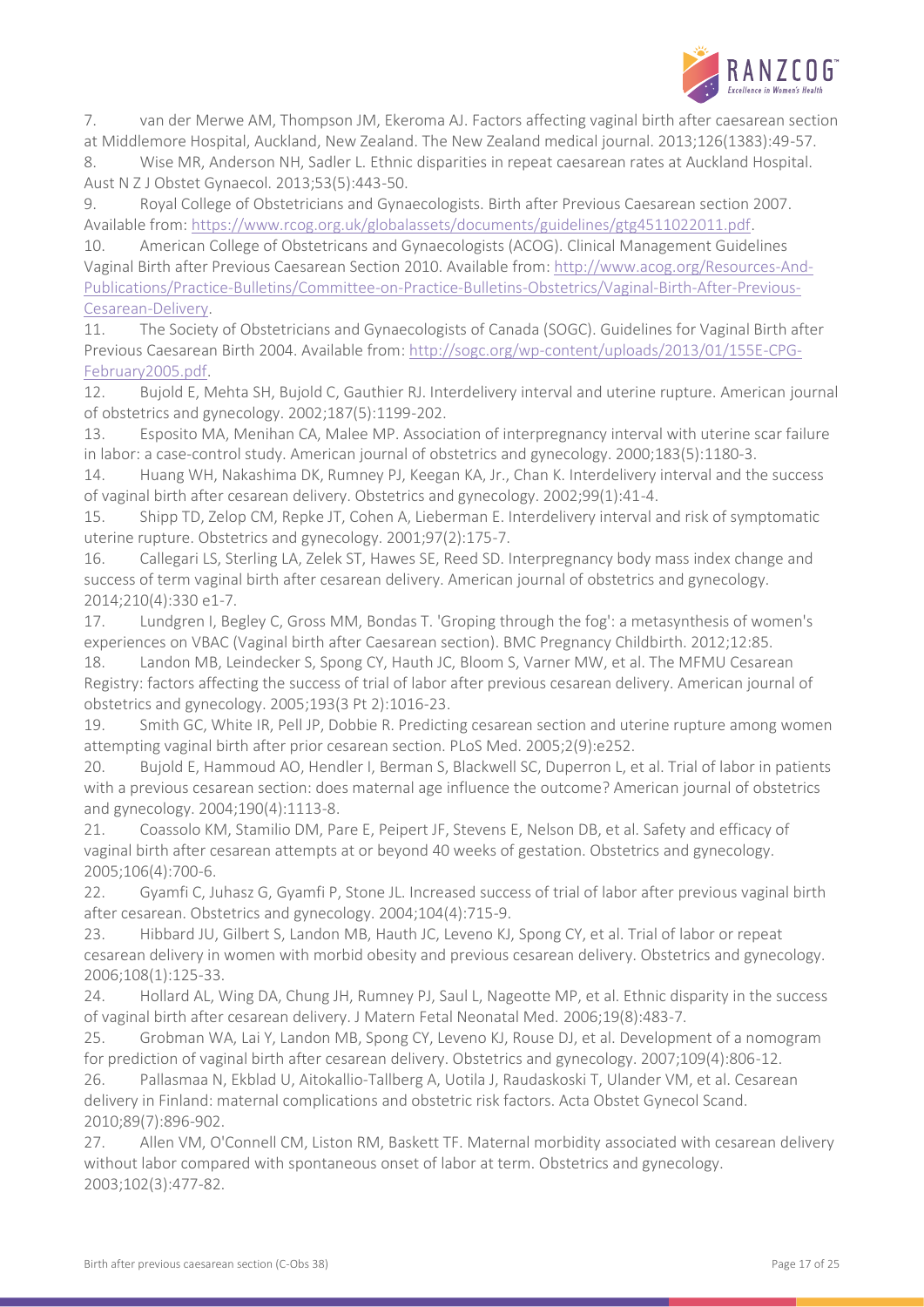

<span id="page-17-4"></span>28. Regan J, Thompson A, DeFranco E. The influence of mode of delivery on breastfeeding initiation in women with a prior cesarean delivery: a population-based study. Breastfeeding medicine : the official journal of the Academy of Breastfeeding Medicine. 2013;8:181-6.

29. Zanardo V, Savona V, Cavallin F, D'Antona D, Giustardi A, Trevisanuto D. Impaired lactation performance following elective delivery at term: role of maternal levels of cortisol and prolactin. J Matern Fetal Neonatal Med. 2012;25(9):1595-8.

30. Prior E, Santhakumaran S, Gale C, Philipps LH, Modi N, Hyde MJ. Breastfeeding after cesarean delivery: a systematic review and meta-analysis of world literature. Am J Clin Nutr. 2012;95(5):1113-35.

<span id="page-17-0"></span>31. Ofir K, Sheiner E, Levy A, Katz M, Mazor M. Uterine rupture: risk factors and pregnancy outcome. American journal of obstetrics and gynecology. 2003;189(4):1042-6.

<span id="page-17-1"></span>32. Landon MB, Hauth JC, Leveno KJ, Spong CY, Leindecker S, Varner MW, et al. Maternal and perinatal outcomes associated with a trial of labor after prior cesarean delivery. N Engl J Med. 2004;351(25):2581-9. 33. Turner MJ, Agnew G, Langan H. Uterine rupture and labour after a previous low transverse caesarean

<span id="page-17-2"></span>section. BJOG : an international journal of obstetrics and gynaecology. 2006;113(6):729-32.

<span id="page-17-3"></span>34. Chauhan SP, Martin JN, Jr., Henrichs CE, Morrison JC, Magann EF. Maternal and perinatal complications with uterine rupture in 142,075 patients who attempted vaginal birth after cesarean delivery: A review of the literature. American journal of obstetrics and gynecology. 2003;189(2):408-17.

<span id="page-17-5"></span>35. Grobman WA, Lai Y, Landon MB, Spong CY, Leveno KJ, Rouse DJ, et al. Prediction of uterine rupture associated with attempted vaginal birth after cesarean delivery. American journal of obstetrics and gynecology. 2008;199(1):30 e1-5.

<span id="page-17-6"></span>36. Zelop CM, Shipp TD, Repke JT, Cohen A, Lieberman E. Effect of previous vaginal delivery on the risk of uterine rupture during a subsequent trial of labor. American journal of obstetrics and gynecology. 2000;183(5):1184-6.

<span id="page-17-7"></span>37. Lydon-Rochelle M, Holt VL, Easterling TR, Martin DP. Risk of uterine rupture during labor among women with a prior cesarean delivery. N Engl J Med. 2001;345(1):3-8.

38. Zelop CM, Shipp TD, Repke JT, Cohen A, Caughey AB, Lieberman E. Uterine rupture during induced or augmented labor in gravid women with one prior cesarean delivery. American journal of obstetrics and gynecology. 1999;181(4):882-6.

<span id="page-17-12"></span>39. Ravasia DJ, Wood SL, Pollard JK. Uterine rupture during induced trial of labor among women with previous cesarean delivery. American journal of obstetrics and gynecology. 2000;183(5):1176-9.

<span id="page-17-13"></span>40. Sims EJ, Newman RB, Hulsey TC. Vaginal birth after cesarean: to induce or not to induce. American journal of obstetrics and gynecology. 2001;184(6):1122-4.

<span id="page-17-8"></span>41. Bujold E, Gauthier RJ. Risk of uterine rupture associated with an interdelivery interval between 18 and 24 months. Obstetrics and gynecology. 2010;115(5):1003-6.

<span id="page-17-9"></span>42. Durnwald C, Mercer B. Uterine rupture, perioperative and perinatal morbidity after single-layer and double-layer closure at cesarean delivery. American journal of obstetrics and gynecology. 2003;189(4):925-9. 43. Rozenberg P, Goffinet F, Phillippe HJ, Nisand I. Ultrasonographic measurement of lower uterine

<span id="page-17-10"></span>segment to assess risk of defects of scarred uterus. Lancet. 1996;347(8997):281-4.

44. Bujold E, Jastrow N, Simoneau J, Brunet S, Gauthier RJ. Prediction of complete uterine rupture by sonographic evaluation of the lower uterine segment. American journal of obstetrics and gynecology. 2009;201(3):320 e1-6.

45. Naji O, Daemen A, Smith A, Abdallah Y, Saso S, Stalder C, et al. Changes in Cesarean section scar dimensions during pregnancy: a prospective longitudinal study. Ultrasound Obstet Gynecol. 2013;41(5):556- 62.

46. Asakura H, Nakai A, Ishikawa G, Suzuki S, Araki T. Prediction of uterine dehiscence by measuring lower uterine segment thickness prior to the onset of labor: evaluation by transvaginal ultrasonography. Journal of Nippon Medical School = Nippon Ika Daigaku zasshi. 2000;67(5):352-6.

47. Gotoh H, Masuzaki H, Yoshida A, Yoshimura S, Miyamura T, Ishimaru T. Predicting incomplete uterine rupture with vaginal sonography during the late second trimester in women with prior cesarean. Obstetrics and gynecology. 2000;95(4):596-600.

<span id="page-17-11"></span>48. Mozurkewich EL, Hutton EK. Elective repeat cesarean delivery versus trial of labor: a meta-analysis of the literature from 1989 to 1999. American journal of obstetrics and gynecology. 2000;183(5):1187-97.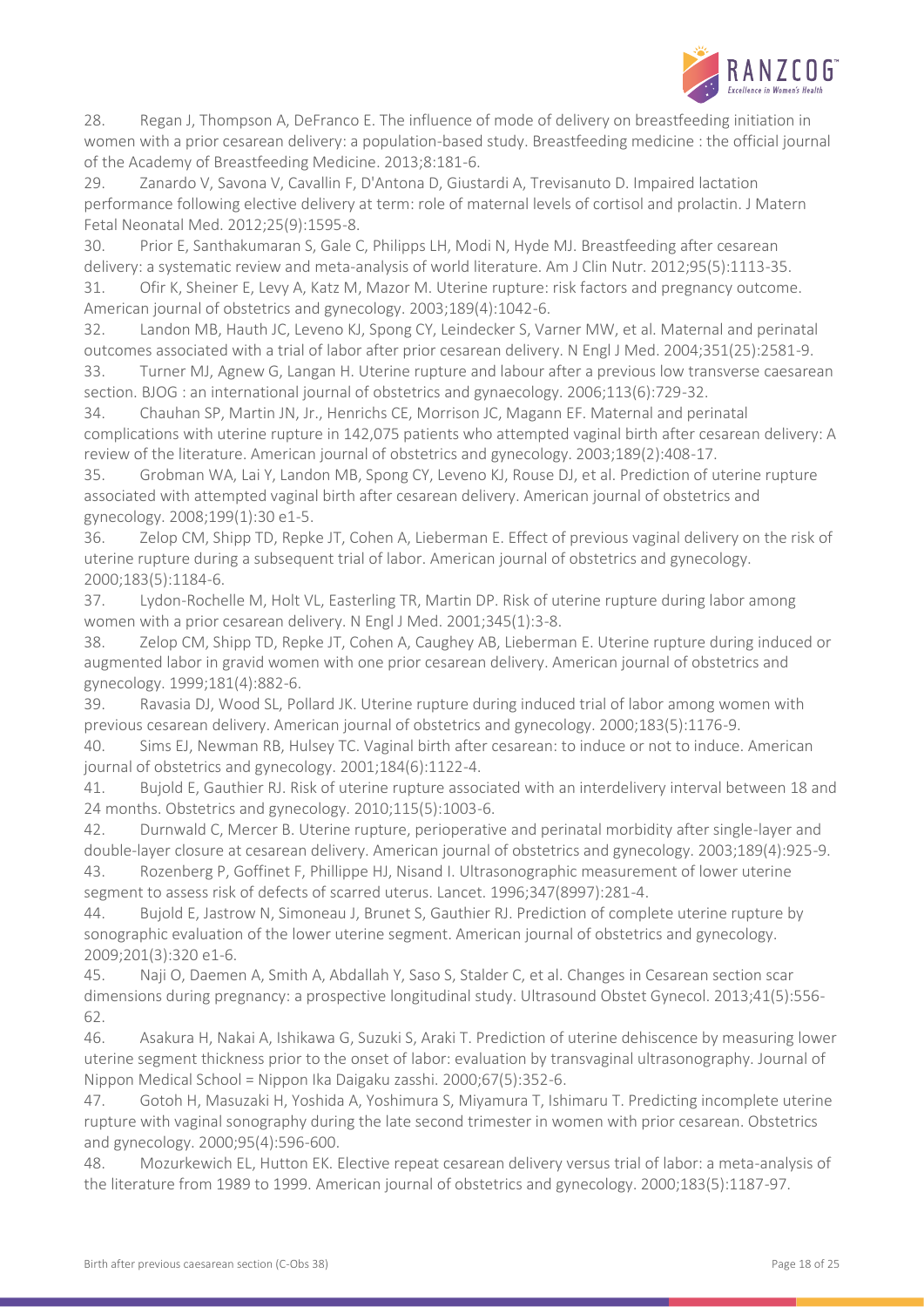

<span id="page-18-0"></span>49. Vashevnik S, Walker S, Permezel M. Stillbirths and neonatal deaths in appropriate, small and large birthweight for gestational age fetuses. Aust N Z J Obstet Gynaecol. 2007;47(4):302-6.

<span id="page-18-1"></span>50. Jones RO, Nagashima AW, Hartnett-Goodman MM, Goodlin RC. Rupture of low transverse cesarean scars during trial of labor. Obstetrics and gynecology. 1991;77(6):815-7.

<span id="page-18-2"></span>51. Scott JR. Mandatory trial of labor after cesarean delivery: an alternative viewpoint. Obstetrics and gynecology. 1991;77(6):811-4.

<span id="page-18-3"></span>52. Alexander JM, Leveno KJ, Hauth J, Landon MB, Thom E, Spong CY, et al. Fetal injury associated with cesarean delivery. Obstetrics and gynecology. 2006;108(4):885-90.

<span id="page-18-4"></span>53. Towner D CM, Eby-Wilkens E, Gilbert WM. Effect of mode of delivery in nulliparous women on neonatal intracranial injury. N Engl J Med. 1999;341:1709-14.

<span id="page-18-5"></span>54. Hankins GD, Clark SM, Munn MB. Cesarean section on request at 39 weeks: impact on shoulder dystocia, fetal trauma, neonatal encephalopathy, and intrauterine fetal demise. Semin Perinatol. 2006;30(5):276-87.

<span id="page-18-6"></span>55. Morrison JJ, Rennie JM, Milton PJ. Neonatal respiratory morbidity and mode of delivery at term: influence of timing of elective caesarean section. Br J Obstet Gynaecol. 1995;102(2):101-6.

<span id="page-18-7"></span>56. ACOG Committee on Educational Bulletins. Assessment of fetal lung maturity. Int J Gynaecol Obstet. 1996;230(56):191-8.

57. Yee W AH, Wood S. Elective caesarean delivery, neonatal intensive care unit admission, and neonatal respiratory distress. American journal of obstetrics and gynecology. 2008;11:823-8.

58. National Institute of Health and Clinical Excellence. Caesarean Section CG132. November 2011.

<span id="page-18-8"></span>59. Silver RM, Landon MB, Rouse DJ, Leveno KJ, Spong CY, Thom EA, et al. Maternal morbidity associated with multiple repeat cesarean deliveries. Obstetrics and gynecology. 2006;107(6):1226-32.

<span id="page-18-9"></span>60. Delaney T, Young DC. Spontaneous versus induced labor after a previous cesarean delivery. Obstetrics and gynecology. 2003;102(1):39-44.

61. Macones GA, Cahill A, Pare E, Stamilio DM, Ratcliffe S, Stevens E, et al. Obstetric outcomes in women with two prior cesarean deliveries: is vaginal birth after cesarean delivery a viable option? American journal of obstetrics and gynecology. 2005;192(4):1223-8; discussion 8-9.

<span id="page-18-11"></span>62. Horenstein JM, Phelan JP. Previous cesarean section: the risks and benefits of oxytocin usage in a trial of labor. American journal of obstetrics and gynecology. 1985;151(5):564-9.

<span id="page-18-12"></span>63. Flamm BL, Goings JR, Fuelberth NJ, Fischermann E, Jones C, Hersh E. Oxytocin during labor after previous cesarean section: results of a multicenter study. Obstetrics and gynecology. 1987;70(5):709-12.

<span id="page-18-10"></span>64. Hoffman MK, Sciscione A, Srinivasana M, Shackelford DP, Ekbladh L. Uterine rupture in patients with a prior cesarean delivery: the impact of cervical ripening. Am J Perinatol. 2004;21(4):217-22.

<span id="page-18-13"></span>65. Vaginal birth after caesarean section (VBAC) [Internet]. 2015. Available from:

[https://www.health.qld.gov.au/\\_\\_data/assets/pdf\\_file/0022/140836/g-vbac.pdf.](https://www.health.qld.gov.au/__data/assets/pdf_file/0022/140836/g-vbac.pdf)

<span id="page-18-14"></span>66. Guise JM, Eden K, Emeis C, Denman MA, Marshall N, Fu RR, et al. Vaginal birth after cesarean: new insights. Evid Rep Technol Assess (Full Rep). 2010(191):1-397.

<span id="page-18-15"></span>67. Tahseen S, Griffiths M. Vaginal birth after two caesarean sections (VBAC-2)-a systematic review with meta-analysis of success rate and adverse outcomes of VBAC-2 versus VBAC-1 and repeat (third) caesarean sections. BJOG : an international journal of obstetrics and gynaecology. 2010;117(1):5-19.

<span id="page-18-16"></span>68. Varner MW, Leindecker S, Spong CY, Moawad AH, Hauth JC, Landon MB, et al. The Maternal-Fetal Medicine Unit cesarean registry: trial of labor with a twin gestation. American journal of obstetrics and gynecology. 2005;193(1):135-40.

69. Cahill A, Stamilio DM, Pare E, Peipert JP, Stevens EJ, Nelson DB, et al. Vaginal birth after cesarean (VBAC) attempt in twin pregnancies: is it safe? American journal of obstetrics and gynecology. 2005;193(3 Pt 2):1050-5.

70. Miller DA, Mullin P, Hou D, Paul RH. Vaginal birth after cesarean section in twin gestation. American journal of obstetrics and gynecology. 1996;175(1):194-8.

<span id="page-18-17"></span>71. Ford AA, Bateman BT, Simpson LL. Vaginal birth after cesarean delivery in twin gestations: a large, nationwide sample of deliveries. American journal of obstetrics and gynecology. 2006;195(4):1138-42.

<span id="page-18-18"></span>72. Goyal V. Uterine rupture in second-trimester misoprostol-induced abortion after cesarean delivery: a systematic review. Obstetrics and gynecology. 2009;113(5):1117-23.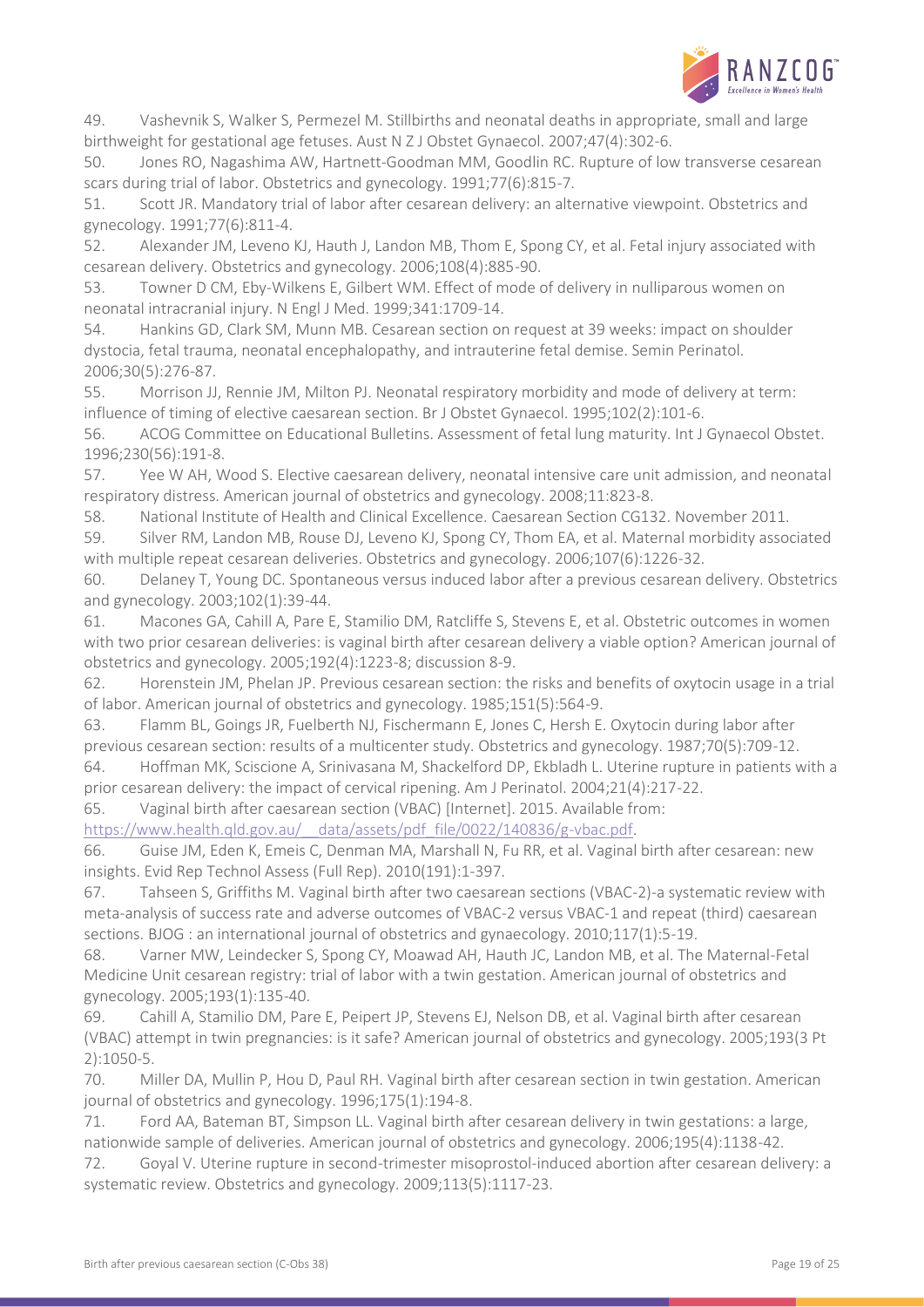

<span id="page-19-0"></span>73. Kücükgöz Gülec U, Urunsak IF, Eser E, Guzel AB, Ozgunen FT, Evruke IC, et al. Misoprostol for midtrimester termination of pregnancy in women with 1 or more prior cesarean deliveries. 2003.

<span id="page-19-1"></span>74. Berghella V, Airoldi J, O'Neill AM, Einhorn K, Hoffman M. Misoprostol for second trimester pregnancy termination in women with prior caesarean: a systematic review. BJOG : an international journal of obstetrics and gynaecology. 2009;116(9):1151-7.

<span id="page-19-2"></span>75. Dodd JM, Crowther CA. Misoprostol for induction of labour to terminate pregnancy in the second or third trimester for women with a fetal anomaly or after intrauterine fetal death. The Cochrane database of systematic reviews. 2010(4):CD004901.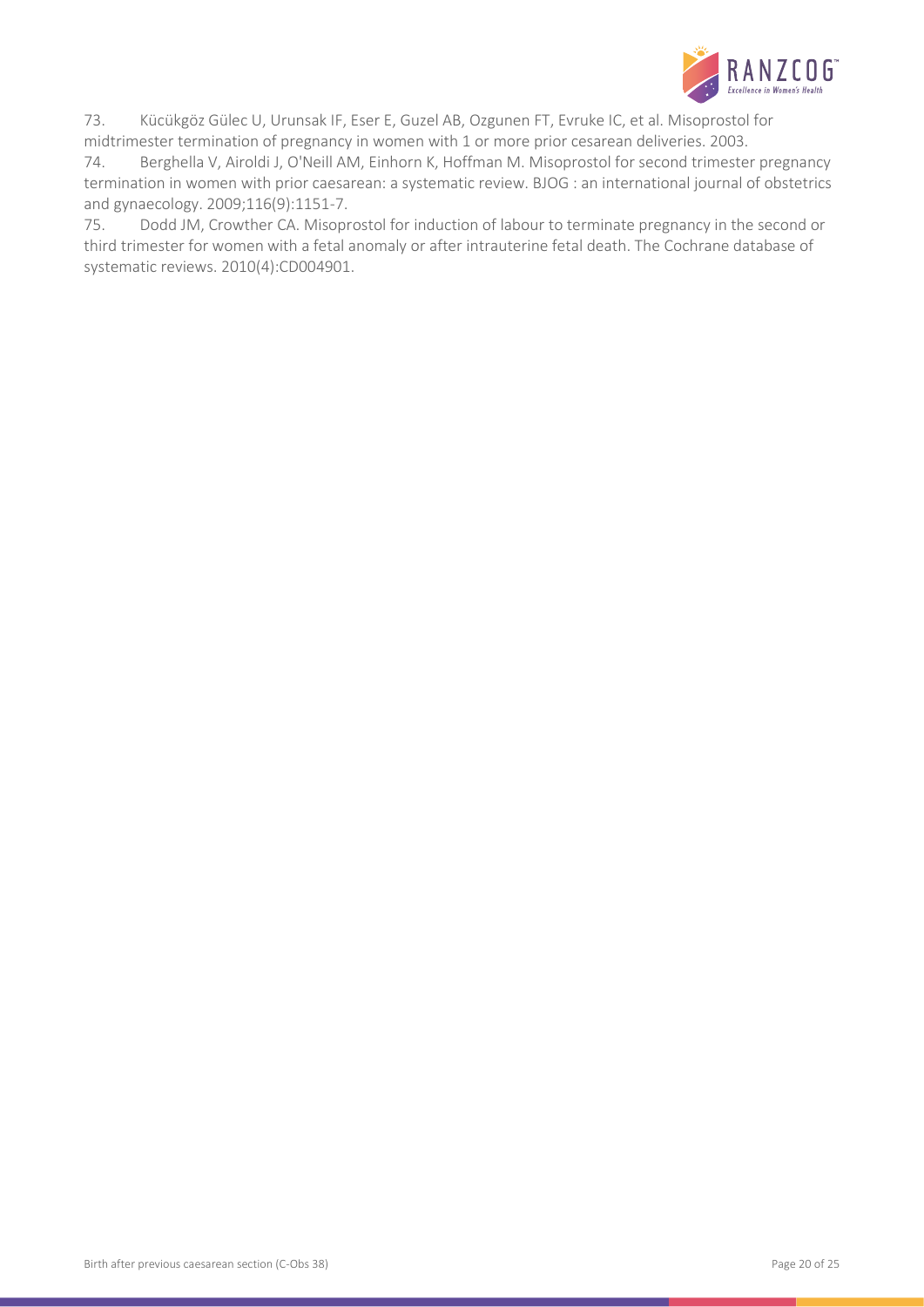

# <span id="page-20-0"></span>Appendices

# <span id="page-20-1"></span>Appendix A Maternal Morbidity of Women Who Had Caesarean Deliveries Without Labour <sup>[59](#page-18-8)</sup>

| Morbidity                        | First CD*     | Second CD     | Third CD      | Fourth CD      | Fifth CD     | $\geq 6$ CD   | Р <sup>t</sup> |
|----------------------------------|---------------|---------------|---------------|----------------|--------------|---------------|----------------|
| No.                              | 6,201         | 15,808        | 6,324         | 1,452          | 258          | 89            |                |
| Placenta accreta                 | (0.24)<br>15  | (0.31)<br>49  | (0.57)<br>36  | (2.13)<br>31   | (2.33)<br>6  | (6.74)<br>6   | < .001         |
| Hysterectomy                     | (0.65)<br>40  | 67<br>(0.42)  | 57<br>(0.90)  | 35<br>(2.41)   | (3.49)<br>9  | (8.99)<br>8   | < .001         |
| Any blood transfusion            | 251<br>4.05   | (1.53)<br>242 | 143<br>(2.26) | 53<br>(3.65)   | (4.26)<br>11 | (15.73)<br>14 | .61            |
| Blood transfusion $\geq 4$ units | 1.05<br>65    | 76<br>(0.48)  | 49<br>(0.77)  | 23<br>1.59)    | (2.33)<br>6  | (10.11)<br>9  | < .001         |
| Cystotomy                        | (0.13)<br>8   | [0.09]<br>15  | 18<br>(0.28)  | 17<br>1.17     | (1.94)<br>5  | (4.49)        | < .001         |
| <b>Bowel</b> injury              | (0.11)        | (0.06)<br>9   | (0.13)<br>8   | (0.34)<br>5    | (0.00)<br>o  | (1.12)        | .02            |
| Ureteral injury                  | (0.03)<br>2   | 2<br>[0.01]   | (0.02)        | (0.07)         | (0.39)       | (1.12)        | .008           |
| Placenta previa                  | (6.42)<br>398 | 211<br>(1.33) | 1.14<br>72    | (2.27)<br>33   | (2.33)<br>6  | (3.37)<br>3   | < .001         |
| <b>Ileus</b>                     | 41<br>(0.66)  | 71<br>(0.45)  | (0.68)<br>43  | 13<br>(0.90)   | (1.55)       | (3.37)<br>3   | .01            |
| Postoperative ventilator         | 1.0<br>62     | (0.21)<br>33  | 15<br>(0.24)  | (0.69)<br>10   | (0.78)       | (1.12)        | < .001         |
| Intensive care unit admission    | 115<br>(1.85) | (0.57)<br>90  | 34<br>(0.54)  | 23<br>(1.58)   | (1.94)<br>5  | (5.62)<br>5   | .007           |
| Operative time (min)             | 50.6 (24.0)   | 54.9 (23.2)   | 60.7(25.6)    | 64.5<br>(32.7) | 67.9 (32.6)  | 79.9 (53.4)   | $< .001*$      |
| Hospital days                    | 5.6(7.2)      | 3.9(4.2)      | 3.8(4.0)      | 4.2(5.2)       | 4.1<br>(5.0) | 5.5(7.8)      | $-.001$        |
| Wound infection                  | 1.53)<br>95   | (0.94)<br>148 | 1.53)<br>97   | (1.31)<br>19   | (3.45)<br>9  | (3.37)<br>з   | .09            |
| Endometritis                     | 5.98<br>371   | 404<br>(2.56) | 178<br>(2.81) | 43<br>(2.96)   | (1.55)<br>4  | (6.74)<br>6   | $-.001$        |
| Wound dehiscence                 | (0.37)<br>23  | (0.11)<br>17  | 10<br>(0.16)  | 3<br>(0.21)    | (0.78)<br>2  | o             | .18            |
| Deep venous thrombosis           | 17<br>(0.27)  | (0.15)<br>24  | (0.14)<br>9   | (0.21)<br>3    | o            | (1.12)        | A2             |
| Pulmonary embolus                | 13<br>(0.21)  | (0.11)<br>18  | 5<br>(0.08)   | (0.28)<br>4    | (0.39)       | (1.12)        | .85            |
| Reoperation                      | (0.42)<br>26  | (0.22)<br>35  | 16<br>(0.25)  | (0.41)<br>6    | (0.39)       | (3.37)<br>з   | .57            |
| Maternal death                   | (0.19)<br>12  | 11<br>(0.07)  | 3<br>(0.05)   | (0.07)         | 0            | o             | .02            |
| CD common defining               |               |               |               |                |              |               |                |

#### Table 2. Maternal Morbidity of Women Who Had Cesarean Deliveries Without Labor

CD, cesarean delivery.

Cut, cosmour centred as n (%).<br>
Data are presented as n (%).<br>
\* Primary cesarean delivery.<br>
\* P values are from Cochran-Armitage test for trend unless otherwise indicated.<br>
\* These P values are from Spearman rank correlati

<span id="page-20-2"></span>Appendix B Outcomes of VBAC comparing patients with one previous caesarean section with those multiple previous caesarean sections.

| <b>STUDY</b>                               | <b>STRUCTURE</b><br>(Numbers of<br>patients<br>undergoing<br>planned VBAC) | <b>SUCCESS RATE</b><br>FOR VBAC (%) | <b>STUDY</b> | <b>STRUCTURE</b><br>(Numbers of<br>patients<br>undergoing<br>planned VBAC) |
|--------------------------------------------|----------------------------------------------------------------------------|-------------------------------------|--------------|----------------------------------------------------------------------------|
| LANDON et.al<br>(2006)                     | Prospective (USA)<br>1 previous LUSCS                                      | 74%                                 | 0.7%         |                                                                            |
|                                            | (16, 915)                                                                  |                                     |              |                                                                            |
|                                            |                                                                            | (p<0.001)                           | (NS)         | Yes                                                                        |
|                                            | $\geq$ 2 previous LUSCS<br>(648)                                           | 66%                                 | 0.9%         |                                                                            |
| <b>TAHSEEN AND</b>                         | Literature Review                                                          |                                     |              |                                                                            |
| GRIFFITHS (2009)                           | (Case and Cohort<br>Studies)                                               |                                     |              |                                                                            |
|                                            | 1 previous LUSCS<br>(50, 685)                                              | 76%                                 | 0.72%        | <b>No</b>                                                                  |
|                                            |                                                                            | (p<0.001)                           | (p<0.001)    |                                                                            |
|                                            | 2 previous LUSCS<br>(4, 564)                                               | 71%                                 | 1.59%        |                                                                            |
| <b>ASA KURA AND</b><br><b>MYERS (1995)</b> | Retrospective<br>(USA)                                                     | 71%                                 | 1.1%         |                                                                            |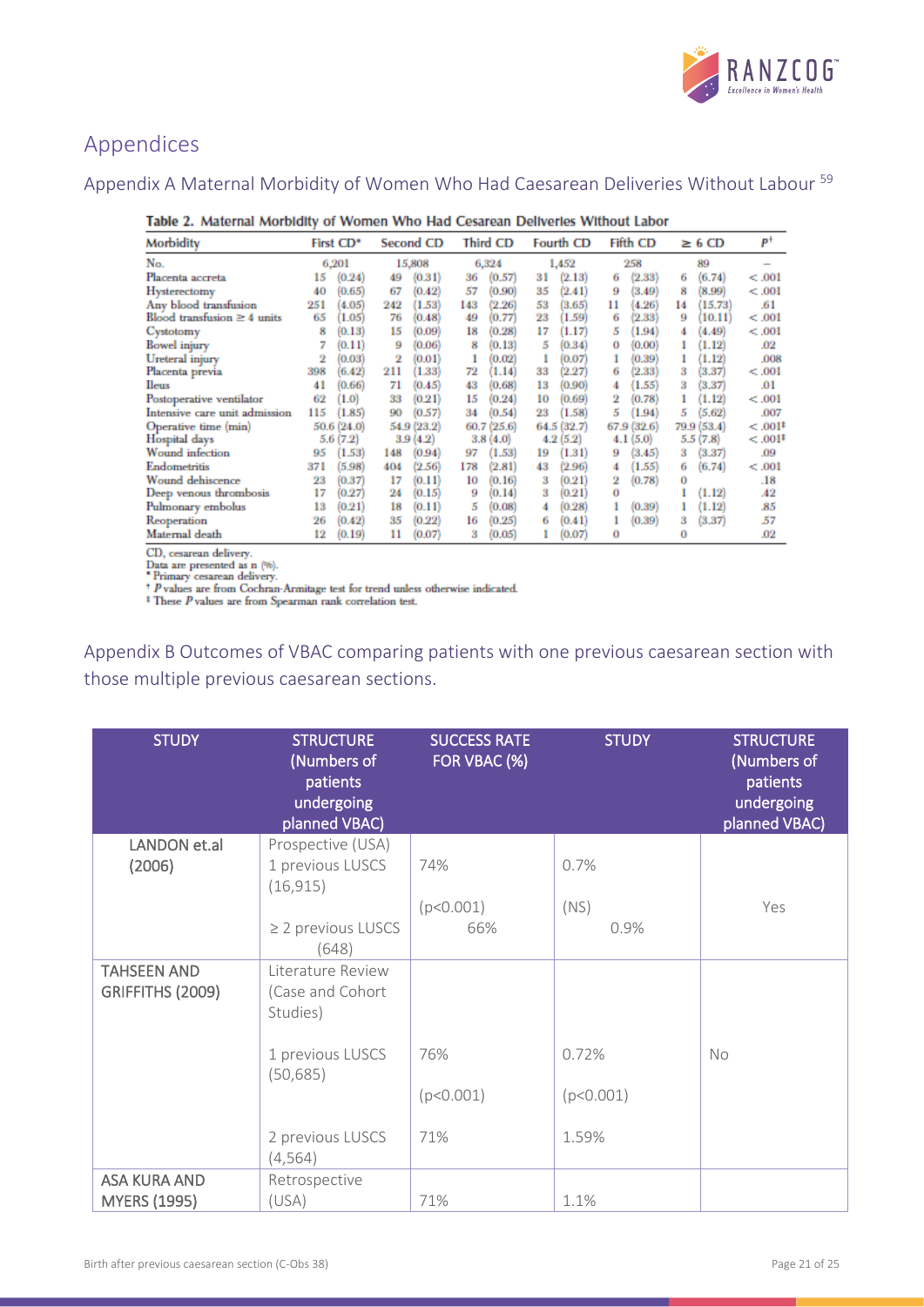

|                      | 1 previous LUSCS        | (p<0.05)    | (NS)           | No  |
|----------------------|-------------------------|-------------|----------------|-----|
|                      |                         |             |                |     |
|                      | (1, 110)                |             |                |     |
|                      |                         | 64%         | 1.9%           |     |
|                      | $\geq$ 2 previous LUSCS |             |                |     |
|                      | (302)                   |             |                |     |
| CAUGHEY et.al (1999) | Retrospective           |             |                |     |
|                      | (USA)                   | 75%         | 0.8%           |     |
|                      | 1 previous LUSCS        | $(p=0.001)$ | $(p=0.001)$    | Yes |
|                      | (3, 757)                |             |                |     |
|                      |                         | 62%         | 3.7%           |     |
|                      | 2 previous LUSCS        |             |                |     |
|                      | (134)                   |             |                |     |
| <b>MACONES</b> et.al | Retrospective           |             |                |     |
| (2005)               | (USA)                   | 76%         | 0.9%           |     |
|                      | 1 previous LUSCS        | (NS)        | (OR=2.0 95% CI | Yes |
|                      | (12, 535)               |             | $1.24 - 3.27$  |     |
|                      |                         |             |                |     |
|                      |                         | 75%         | 1.8%           |     |
|                      |                         |             |                |     |
|                      | 2 previous LUSCS        |             |                |     |
|                      | (1,082)                 |             |                |     |

# <span id="page-21-0"></span>Appendix C Women's Health Committee Membership

| <b>Name</b>                       | Position on the committee                   |
|-----------------------------------|---------------------------------------------|
| <b>Professor Yee Leung</b>        | Chair and Board Member                      |
| Dr Gillian Gibson                 | Deputy Chair, Gynaecology                   |
|                                   | Deputy Chair, Obstetrics and Subspecialties |
| Dr Scott White                    | Representative                              |
| Associate Professor Ian Pettigrew | Member and EAC Representative               |
| Dr Kristy Milward                 | Member and Councillor                       |
| Dr Will Milford                   | Member and Councillor                       |
| Dr Frank O'Keeffe                 | Member and Councillor                       |
| <b>Professor Sue Walker</b>       | Member                                      |
| <b>Prof Steve Robson</b>          | Member                                      |
| Dr Roy Watson                     | Member and Councillor                       |
| Dr Susan Fleming                  | Member and Councillor                       |
| Dr Sue Belgrave                   | Member and Councillor                       |
| Dr Marilyn Clarke                 | ATSI Representative                         |
| Associate Professor Kirsten Black | Member                                      |
| Dr Thangeswaran Rudra             | Member                                      |
| Dr Nisha Khot                     | Member and SIMG Representative              |
| Dr Judith Gardiner                | Diplomate Representative                    |
| Dr Angela Brown                   | Midwifery Representative                    |
| Ms Ann Jorgensen                  | Community Representative                    |
| Dr Rebecca Mackenzie-Proctor      | Trainee Representative                      |
| <b>Prof Caroline De Costa</b>     | Co-opted member (ANZJOG member)             |
| Dr Christine Sammartino           | Observer                                    |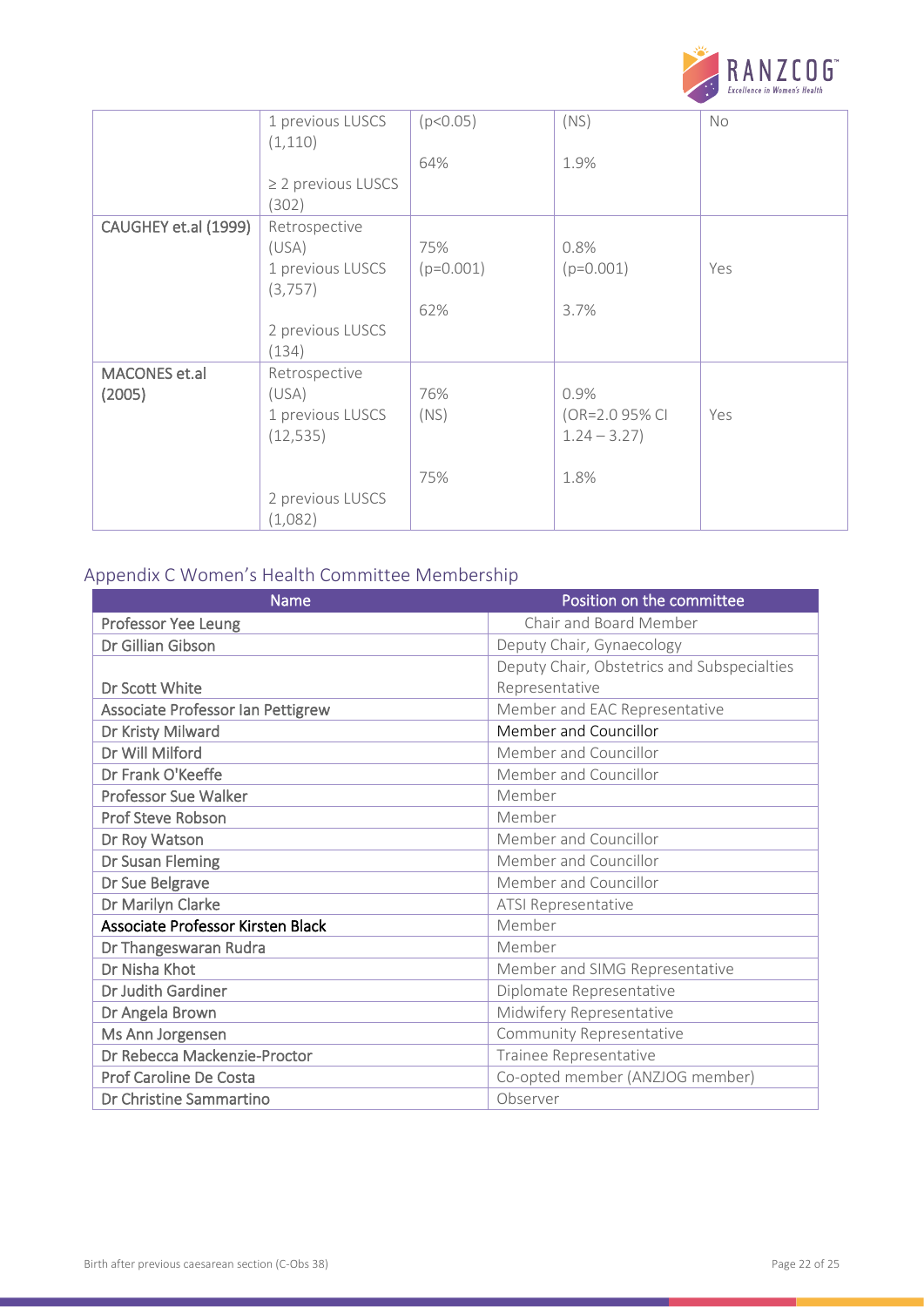

## <span id="page-22-0"></span>Appendix D Overview of the development and review process for this statement

### *i. Steps in developing and updating this statement*

This statement was originally developed in July 2010 and was most recently reviewed in March 2019. The Women's Health Committee carried out the following steps in reviewing this statement:

- Declarations of interest were sought from all members prior to reviewing this statement.
- Structured clinical questions were developed and agreed upon.
- An updated literature search to answer the clinical questions was undertaken.
- At the February 2019 committee meeting, the existing consensus-based recommendations were reviewed and updated (where appropriate) based on the available body of evidence and clinical expertise. Recommendations were graded as set out below in Appendix B part iii)

### *ii. Declaration of interest process and management*

Declaring interests is essential in order to prevent any potential conflict between the private interests of members, and their duties as part of the Women's Health Committee.

A declaration of interest form specific to guidelines and statements was developed by RANZCOG and approved by the RANZCOG Board in September 2012. The Women's Health Committee members were required to declare their relevant interests in writing on this form prior to participating in the review of this statement.

Members were required to update their information as soon as they become aware of any changes to their interests and there was also a standing agenda item at each meeting where declarations of interest were called for and recorded as part of the meeting minutes.

There were no significant real or perceived conflicts of interest that required management during the process of updating this statement.

### *iii. Grading of recommendations*

Each recommendation in this College statement is given an overall grade as per the table below, based on the National Health and Medical Research Council (NHMRC) Levels of Evidence and Grades of Recommendations for Developers of Guidelines. Where no robust evidence was available but there was sufficient consensus within the Women's Health Committee, consensus-based recommendations were developed or existing ones updated and are identifiable as such. Consensus-based recommendations were agreed to by the entire committee. Good Practice Notes are highlighted throughout and provide practical guidance to facilitate implementation. These were also developed through consensus of the entire committee.

| <b>Recommendation category</b>   |              | <b>Description</b>                                                          |
|----------------------------------|--------------|-----------------------------------------------------------------------------|
| Evidence-based<br>$\overline{A}$ |              | Body of evidence can be trusted to guide practice                           |
|                                  | <sub>B</sub> | Body of evidence can be trusted to guide practice in most situations        |
|                                  |              | Body of evidence provides some support for recommendation(s)                |
|                                  |              | but care should be taken in its application                                 |
|                                  | $\bigcap$    | The body of evidence is weak and the recommendation must be                 |
|                                  |              | applied with caution                                                        |
| Consensus-based                  |              | Recommendation based on clinical opinion and expertise as                   |
|                                  |              | insufficient evidence available                                             |
| <b>Good Practice Note</b>        |              | Practical advice and information based on clinical opinion and<br>expertise |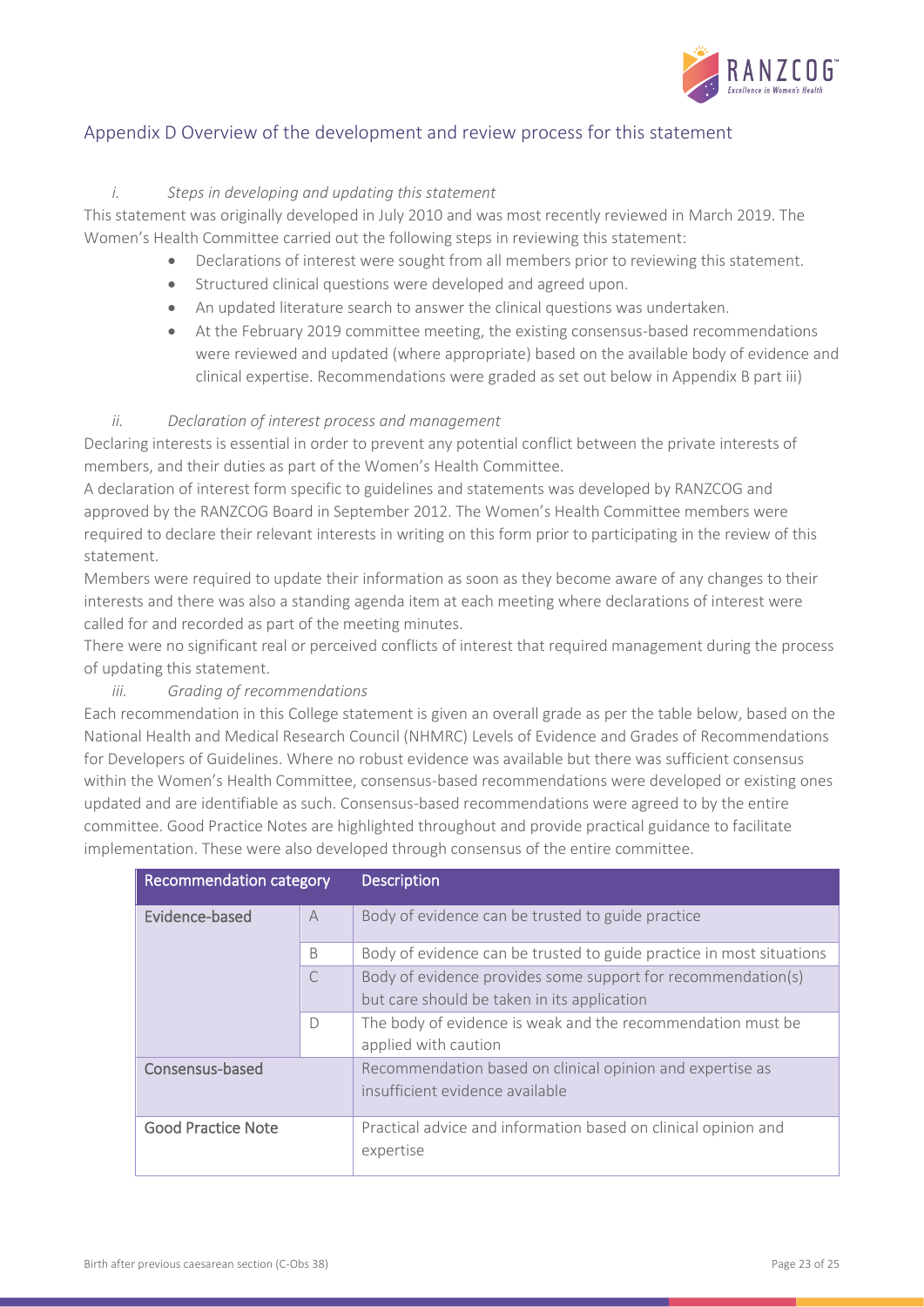

## <span id="page-23-0"></span>Appendix E Full Disclaimer

### Purpose

This Statement has been developed to provide general advice to practitioners about women's health issues concerning Birth after previous Caesarean section and should not be relied on as a substitute for proper assessment with respect to the particular circumstances of each case and the needs of any person. It is the responsibility of each practitioner to have regard to the particular circumstances of each case. Clinical management should be responsive to the needs of the individual person with a birth after previous caesarean section and the particular circumstances of each case.

### Quality of information

The information available in Birth after previous Caesarean section is intended as a guide and provided for information purposes only. The information is based on the Australian/New Zealand context using the best available evidence and information at the time of preparation. While the Royal Australian and New Zealand College of Obstetricians and Gynaecologists (RANZCOG) had endeavoured to ensure that information is accurate and current at the time of preparation, it takes no responsibility for matters arising from changed circumstances or information or material that may have become subsequently available. The use of this information is entirely at your own risk and responsibility.

For the avoidance of doubt, the materials were not developed for use by patients, and patients must seek medical advice in relation to any treatment. The material includes the views or recommendations of third parties and does not necessarily reflect the views of RANZCOG or indicate a commitment to a particular course of action.

### Third-party sites

Any information linked in this statement is provided for the user's convenience and does not constitute an endorsement or a recommendation or indicate a commitment to a particular course of action of this information, material, or content unless specifically stated otherwise.

RANZCOG disclaims, to the maximum extent permitted by law any responsibility and all liability (including without limitation, liability in negligence) to you or any third party for inaccurate, out of context, incomplete or unavailable information contained on the third-party website, or for whether the information contained on those websites is suitable for your needs or the needs of any third party for all expenses, losses, damages and costs incurred.

#### Exclusion of liability

The College disclaims, to the maximum extent permitted by law, all responsibility and all liability (including without limitation, liability in negligence) to you or any third party for any loss or damage which may result from your or any third party's use of or reliance of this guideline, including the materials within or referred to throughout this document being in any way inaccurate, out of context, incomplete or unavailable for all expenses, losses, damages, and costs incurred.

#### Exclusion of warranties

To the maximum extent permitted by law, RANZCOG makes no representation, endorsement or warranty of any kind, expressed or implied in relation to the materials within or referred to throughout this guideline being in any way inaccurate, out of context, incomplete or unavailable for all expenses, losses, damages and costs incurred.

These terms and conditions will be constructed according to and are governed by the laws of Victoria, Australia.